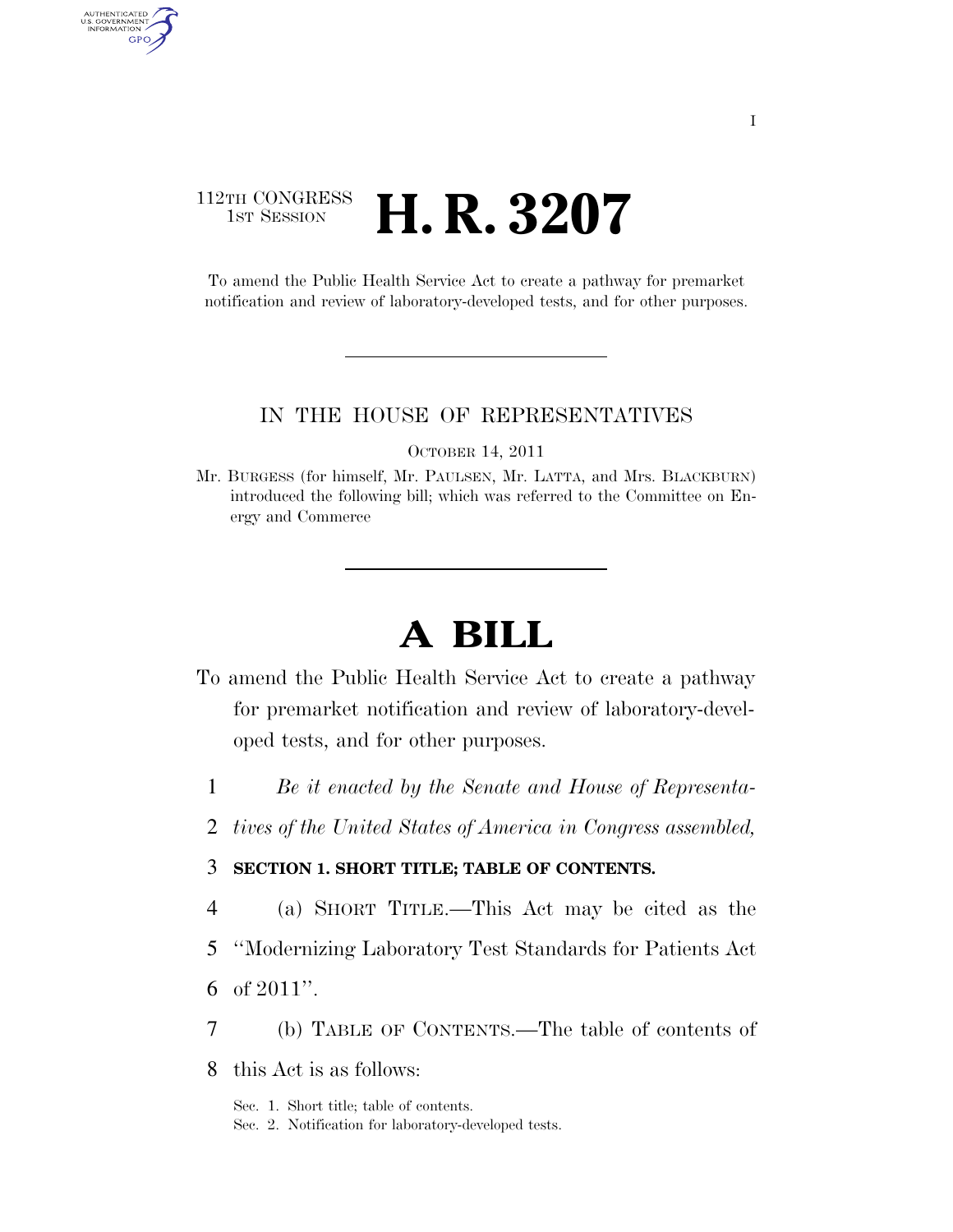Sec. 3. Amendments to the Federal Food, Drug, and Cosmetic Act. Sec. 4. Fees.

# **SEC. 2. NOTIFICATION FOR LABORATORY-DEVELOPED TESTS.**

 Section 353 of the Public Health Service Act (42 U.S.C. 263a) is amended by adding at the end the fol-lowing:

**''SEC. 353A. LABORATORY-DEVELOPED TESTS AND DIRECT-**

## **TO-CONSUMER DNA TESTS.**

8 "(a) DEFINITIONS.—In this section:

9 "(1) The term 'analytical validity' means the ability of a test to identify or measure the analyte or substance sought to be identified or measured.

12 ''(2) The term 'biological product' has the meaning given to such term in section 351.

14 ''(3) The term 'clinical validity' means the con- sistency and accuracy with which a test identifies, measures, or predicts—

- 17 ''(A) a disease or condition in humans; or ''(B) characteristics related to an individ-ual's clinical status (including phenotype).
- 20  $\frac{4}{10}$  The term 'direct-to-consumer DNA test' or 'DTC DNA test' means a test that—
- 22  $\langle (A)$  is intended to identify, analyze, or in- terpret an individual's genetic characteristics for purposes of predicting, assessing the risk of,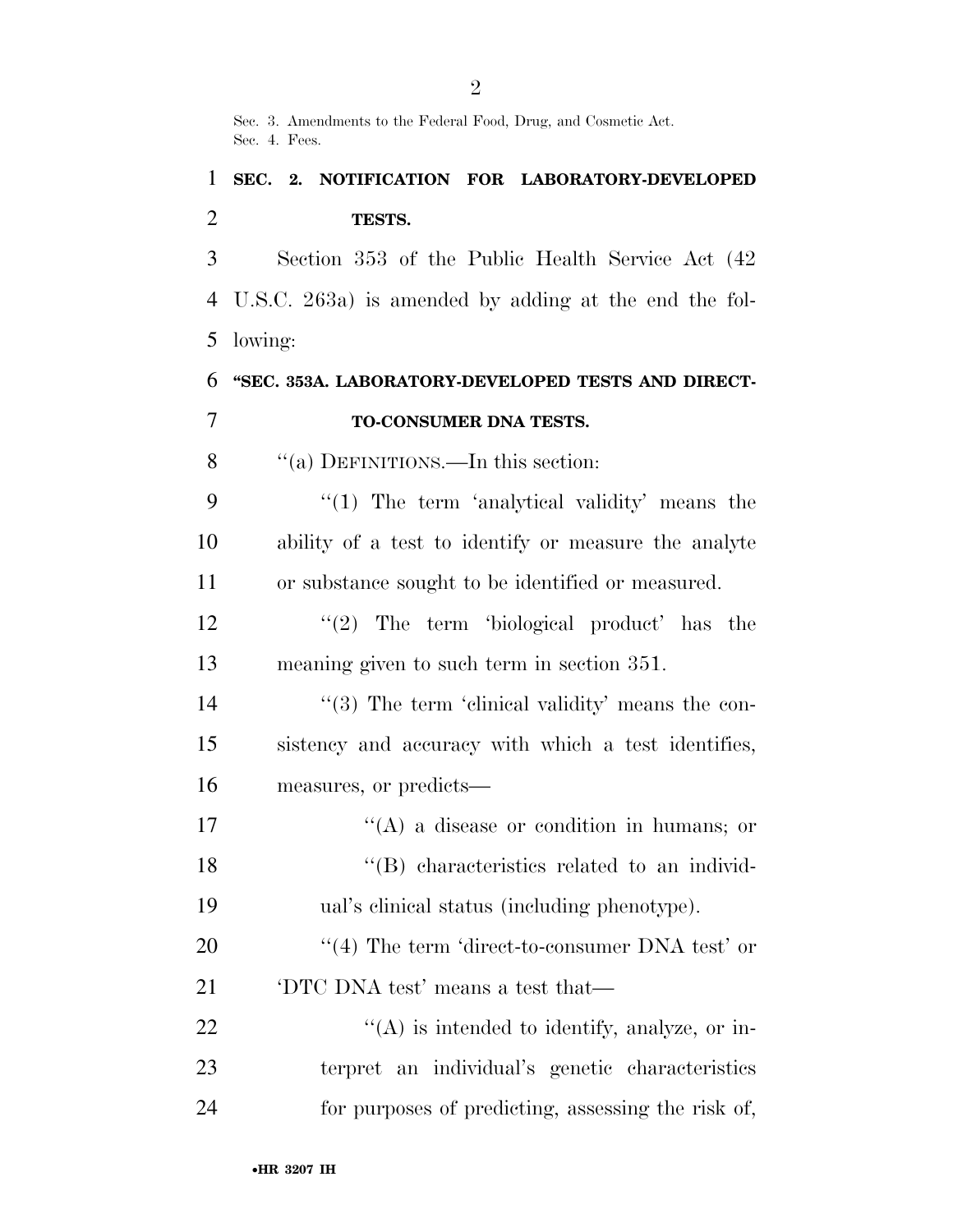| $\mathbf{1}$   | preventing, or mitigating any disease or condi-                   |
|----------------|-------------------------------------------------------------------|
| $\overline{2}$ | tion, including the prognosis or outcome of a                     |
| 3              | treatment in an individual; and                                   |
| $\overline{4}$ | $\lq\lq (B)$ is offered directly to, is ordered di-               |
| 5              | rectly by, and whose results are reported di-                     |
| 6              | rectly to, an individual consumer, without a test                 |
| 7              | request by a physician or other health care pro-                  |
| 8              | vider who has an established provider-patient                     |
| 9              | relationship with the individual consumer by                      |
| 10             | which the physician or provider provides health                   |
| 11             | care services (other than the test in question)                   |
| 12             | to that individual.                                               |
| 13             | " $(5)$ The term 'drug' has the meaning given to                  |
| 14             | such term in section 201 of the Federal Food, Drug,               |
| 15             | and Cosmetic Act.                                                 |
| 16             | $\cdot\cdot\cdot(6)$ The terms 'laboratory' and 'clinical labora- |
| 17             | tory' have the meanings given to such terms in sec-               |
| 18             | tion 353.                                                         |
| 19             | $\lq(7)$ The term 'laboratory-developed test' or                  |
| 20             | 'LDT' means a clinical laboratory test that is—                   |
| 21             | $\lq\lq$ developed by a clinical laboratory cer-                  |
| 22             | tified under section 353;                                         |
| 23             | $\lq\lq (B)$ performed by—                                        |
| 24             | "(i) the clinical laboratory;                                     |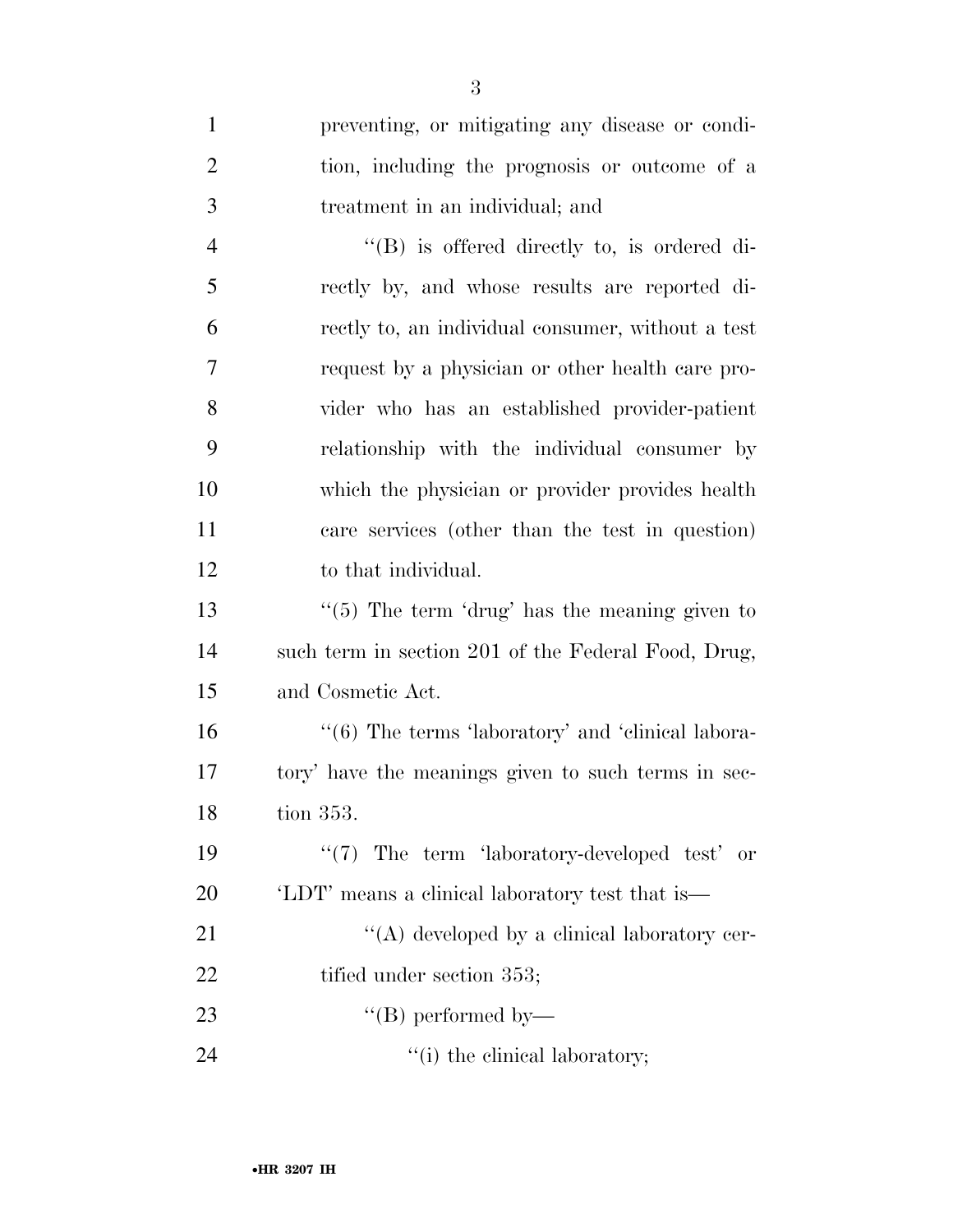| $\mathbf{1}$   | "(ii) any entity that is owned or con-               |
|----------------|------------------------------------------------------|
| $\overline{2}$ | trolled by the clinical laboratory;                  |
| 3              | "(iii) any entity that owns or controls              |
| $\overline{4}$ | the clinical laboratory (in this subpara-            |
| 5              | graph referred to as the clinical labora-            |
| 6              | tory's 'parent corporation'); or                     |
| 7              | "(iv) an entity that is owned or con-                |
| 8              | trolled by the clinical laboratory's parent          |
| 9              | corporation; and                                     |
| 10             | $\lq\lq$ (C)(i) performed solely to furnish clinical |
| 11             | laboratory testing services for the purpose of       |
| 12             | providing information for the diagnosis, preven-     |
| 13             | tion, or treatment of any disease or impairment      |
| 14             | of, or the assessment of the health of, human        |
| 15             | beings; and                                          |
| 16             | "(ii) not otherwise introduced into inter-           |
| 17             | state commerce.                                      |
| 18             | $(8)$ The term 'test-offering entity' means an       |
| 19             | entity, other than a laboratory certified under sec- |
| 20             | tion 353, which offers or markets direct-to-consumer |
| 21             | DNA tests based on testing performed by one or       |
| 22             | more such laboratories that are not owned by the     |
| 23             | entity.                                              |

•**HR 3207 IH**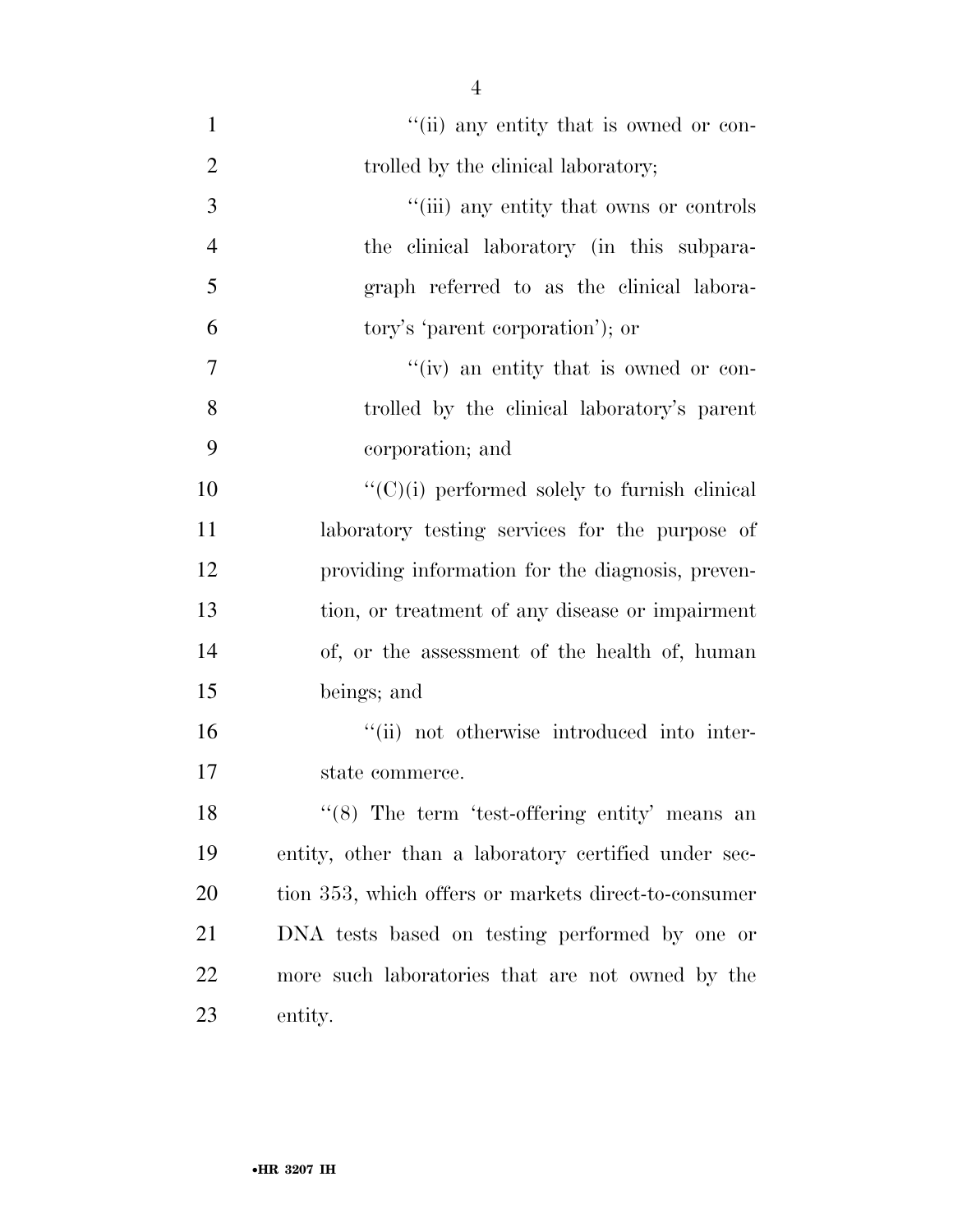| 1              | "(9) The term 'test registry data bank' means         |
|----------------|-------------------------------------------------------|
| $\overline{2}$ | the test registry data bank established under sub-    |
| 3              | section (b).                                          |
| $\overline{4}$ | "(b) TEST REGISTRY DATA BANK.—                        |
| 5              | "(1) ESTABLISHMENT.—Not later than<br>one             |
| 6              | year after the date of the enactment of this Act, the |
| 7              | Secretary, in consultation with the Director of the   |
| 8              | National Institutes of Health, shall establish a sin- |
| 9              | gle, publicly accessible test registry data bank.     |
| 10             | $``(2)$ PROCESS FOR SUBMISSION.—                      |
| 11             | ``(A)<br>REQUIREMENT.—Each laboratory                 |
| 12             | and each test-offering entity that offers or mar-     |
| 13             | kets an LDT or DTC DNA test shall submit              |
| 14             | information on such LDT or DTC DNA test to            |
| 15             | the Secretary for inclusion in the test registry      |
| 16             | data bank.                                            |
| 17             | "(B) TIMING.—The submission required                  |
| 18             | by subparagraph $(A)$ shall occur—                    |
| 19             | "(i) in the case of an LDT or DTC                     |
| 20             | DNA test offered or marketed for the first            |
| 21             | time by the laboratory or the test-offering           |
| <u>22</u>      | entity after the date of the enactment of             |
| 23             | this section, on or before the later of—              |
| 24             | $\lq\lq$ (I) the date that is 10 days                 |
| 25             | after the date on which the laboratory                |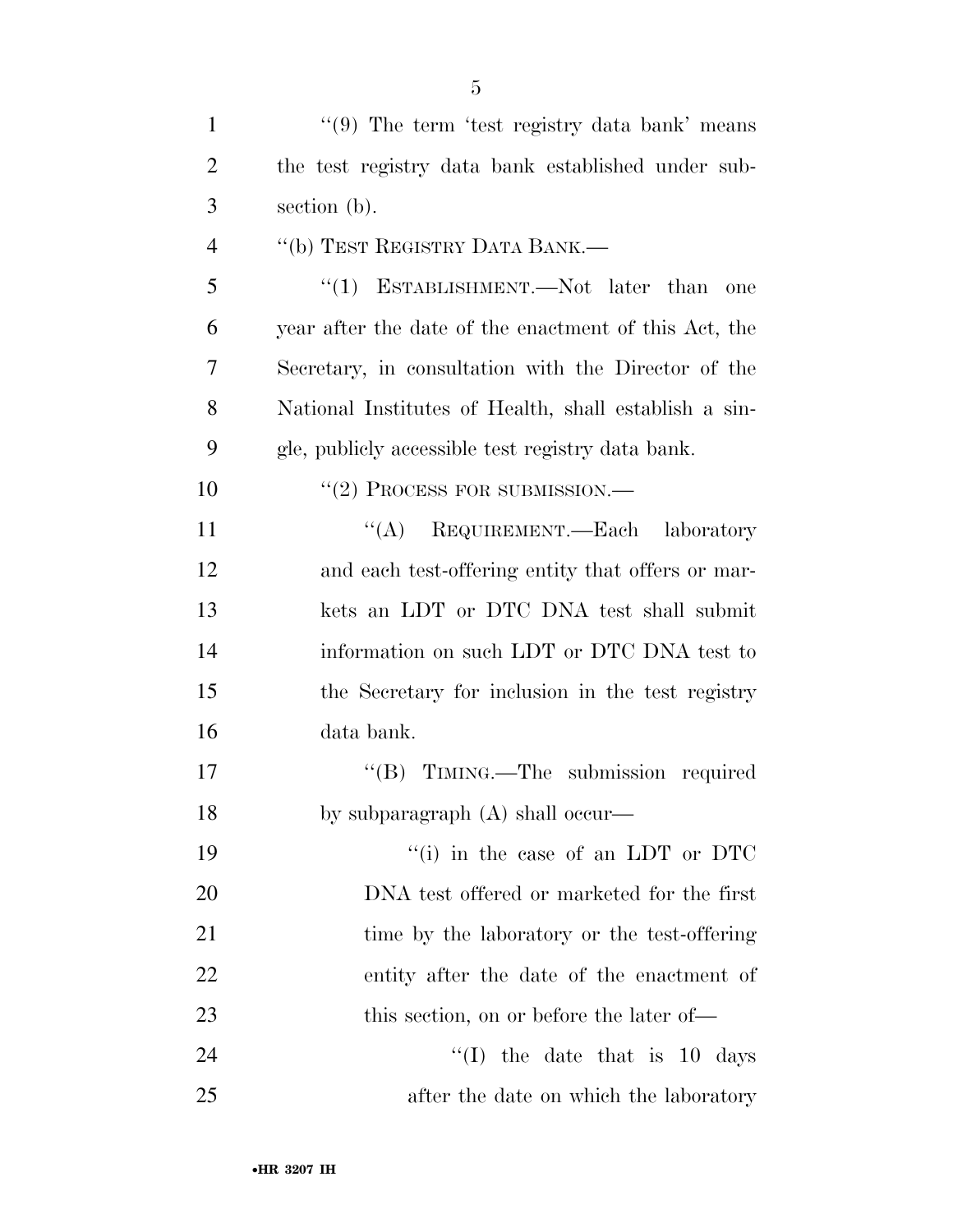or test-offering entity first offers or 2 markets the LDT or DTC DNA test; or 4 ''(II) the date that is 3 months after the effective date of the regula- tions for carrying out this section; or 7  $\frac{1}{10}$  in the case of an LDT or DTC DNA test offered or marketed on or before the date of enactment of this section, not 10 later than 6 months after the effective date of the regulations for carrying out this subsection. 13 "'(C) SUPPLEMENTAL SUBMISSIONS.— 14 ''(i) IN GENERAL.—With respect to a 15 LDT or DTC DNA test offered or mar- keted by a laboratory or test-offering enti-ty, such laboratory or test-offering entity

22 "'(ii) SUBMISSION FOLLOWING 23 ISSUANCE OF AUTHORIZATION LETTER. Not later than 10 working days after the Secretary issues (or is deemed to have

shall supplement or amend information on

such test in the test registry data bank as

necessary to ensure that the information is

accurate and current.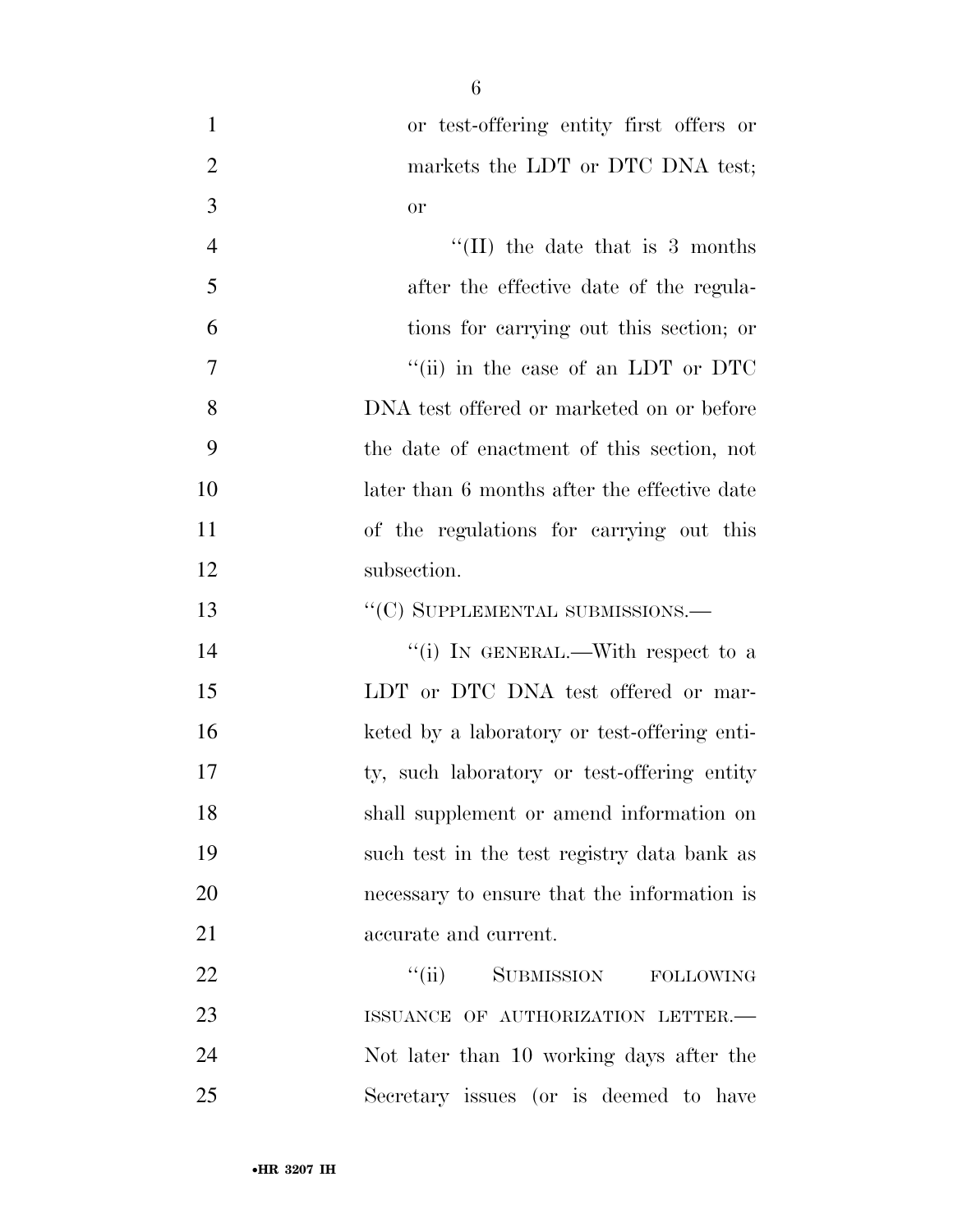| $\mathbf{1}$   | issued) an authorization letter pursuant to       |
|----------------|---------------------------------------------------|
| $\overline{2}$ | subsection (c)(4)(B) or (c)(4)(F) for an          |
| 3              | LDT or a DTC DNA test, the laboratory             |
| $\overline{4}$ | or test-offering entity shall supplement or       |
| 5              | amend information on such test in the test        |
| 6              | registry data bank, as required by clause         |
| 7              | (i).                                              |
| 8              | $``(3)$ CONTENT OF SUBMISSIONS.—                  |
| 9              | "(A) LDT OR DTC DNA TEST INFORMA-                 |
| 10             | TION.—With respect to an LDT or DTC DNA           |
| 11             | test, the Secretary shall require the information |
| 12             | submitted under paragraph (2) to consist of       |
| 13             | each of the following:                            |
| 14             | "(i) The location of the laboratory.              |
| 15             | "(ii) The certification and licensure             |
| 16             | information of the laboratory.                    |
| 17             | "(iii) The purpose of the test.                   |
| 18             | "(iv) The claimed use or uses of the              |
| 19             | test.                                             |
| 20             | "(v) A description of the test method-            |
| 21             | ology.                                            |
| 22             | "(vi) Information regarding the ana-              |
| 23             | lytical validity of the test.                     |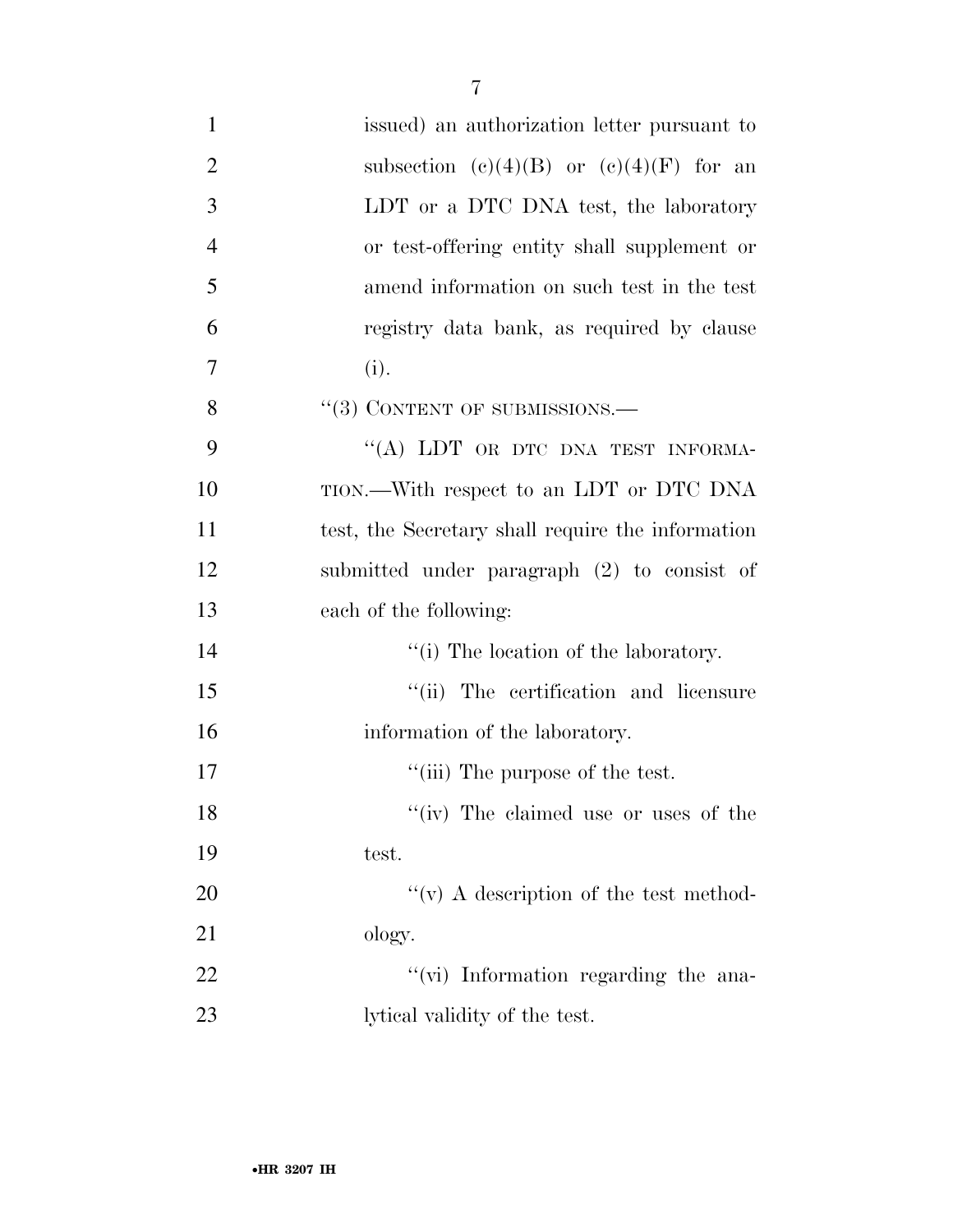| $\mathbf{1}$   | "(vii) Information regarding the clin-            |
|----------------|---------------------------------------------------|
| $\overline{2}$ | ical validity of the test for each of its         |
| $\mathfrak{Z}$ | claimed uses.                                     |
| $\overline{4}$ | "(viii) Information describing the sta-           |
| 5              | tus of the test as an existing test (as de-       |
| 6              | scribed under paragraph $(4)$ , a new test        |
| $\overline{7}$ | pending review (under subsection $(c)$ ), or      |
| 8              | an authorized new test (under subsection          |
| 9              | (c)(4)(B)).                                       |
| 10             | "(B) DTC DNA TEST INFORMATION.-                   |
| 11             | With respect to a DTC DNA test, the Secretary     |
| 12             | shall require the information submitted under     |
| 13             | paragraph $(2)$ to consist of the information re- |
| 14             | quired by subparagraph (A) and in addition        |
| 15             | each of the following:                            |
| 16             | "(i) The identity, location, and reg-             |
| 17             | istration information of the test-offering        |
| 18             | entity.                                           |
| 19             | "(ii) The identity of the certified lab-          |
| 20             | oratory that will perform the test, and the       |
| 21             | certification and licensure information for       |
| 22             | such laboratory.                                  |
| 23             | "(iii) Information to demonstrate that            |
| 24             | the consumer will be provided with access         |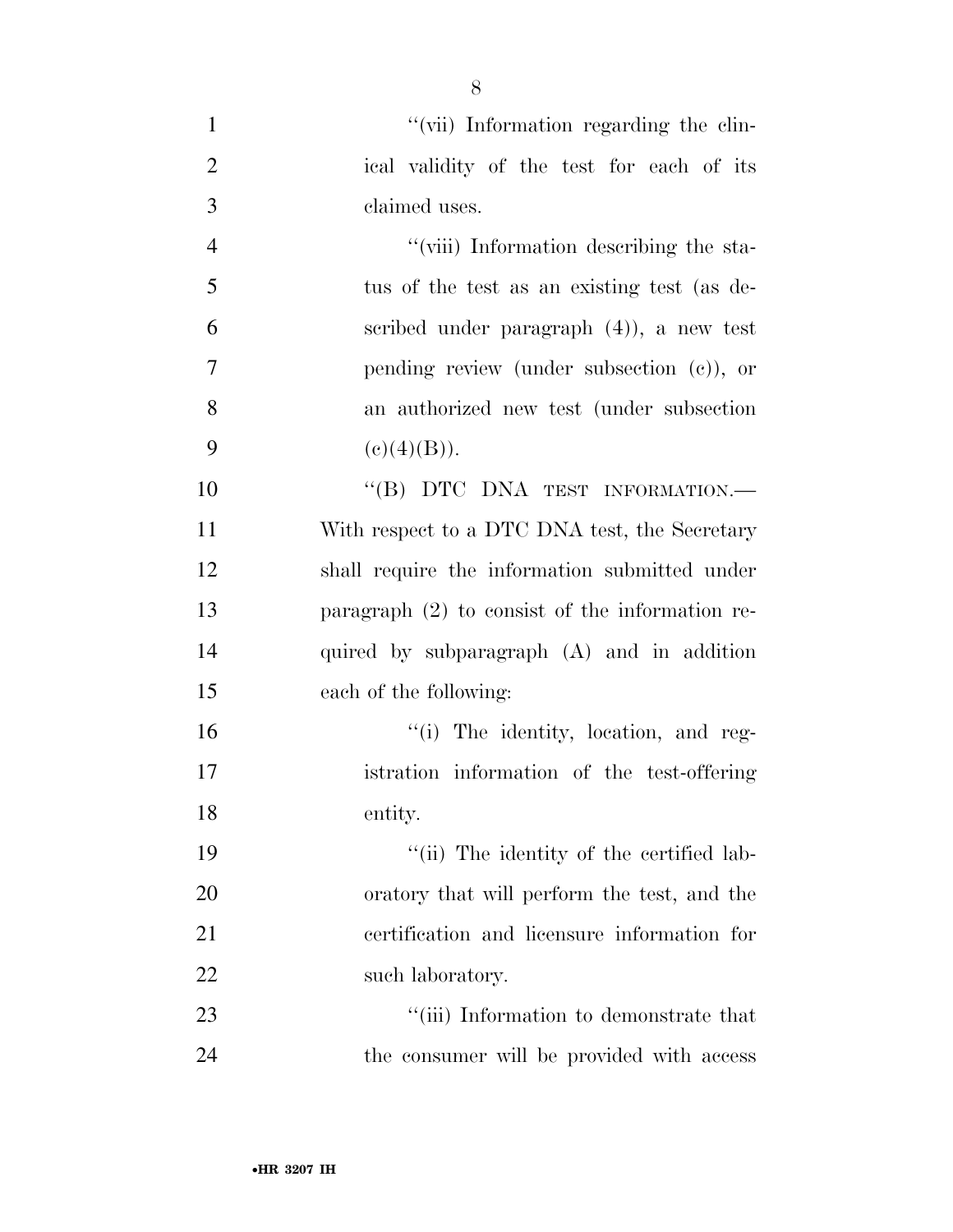| $\mathbf{1}$   | to pre-test and post-test counseling by a              |
|----------------|--------------------------------------------------------|
| $\overline{2}$ | physician or qualified genetic counselor.              |
| 3              | "(4) REVIEW OF INFORMATION FOR EXISTING                |
| $\overline{4}$ | TESTS.—If, upon review of the information sub-         |
| 5              | mitted under paragraph $(2)$ for an LDT or DTC         |
| 6              | DNA test that is offered or marketed on or before      |
| 7              | the date of the enactment of this section, the Sec-    |
| 8              | retary determines that there is reasonable cause to    |
| 9              | believe that there is inadequate information for a de- |
| 10             | termination of clinical validity (as described in sub- |
| 11             | section $(c)(4)(B)$ of one or more claimed uses of the |
| 12             | LDT or DTC DNA test, the Secretary may require         |
| 13             | that the laboratory or test-offering entity submit no- |
| 14             | tification under subsection (c) for each such claimed  |
| 15             | use.                                                   |
| 16             | "(c) NOTIFICATION PROCESS.—                            |
| 17             | $``(1)$ APPLICABILITY.—                                |
| 18             | "(A) IN GENERAL.—This subsection ap-                   |
| 19             | plies to an LDT or DTC DNA test only if—               |
| 20             | "(i) the test is first offered or mar-                 |
| 21             | keted by the laboratory or the test-offering           |
| 22             | entity after the date of the enactment of              |
| 23             | this section;                                          |
| 24             | "(ii) the test is offered on or before                 |
| 25             | the date of the enactment of this section              |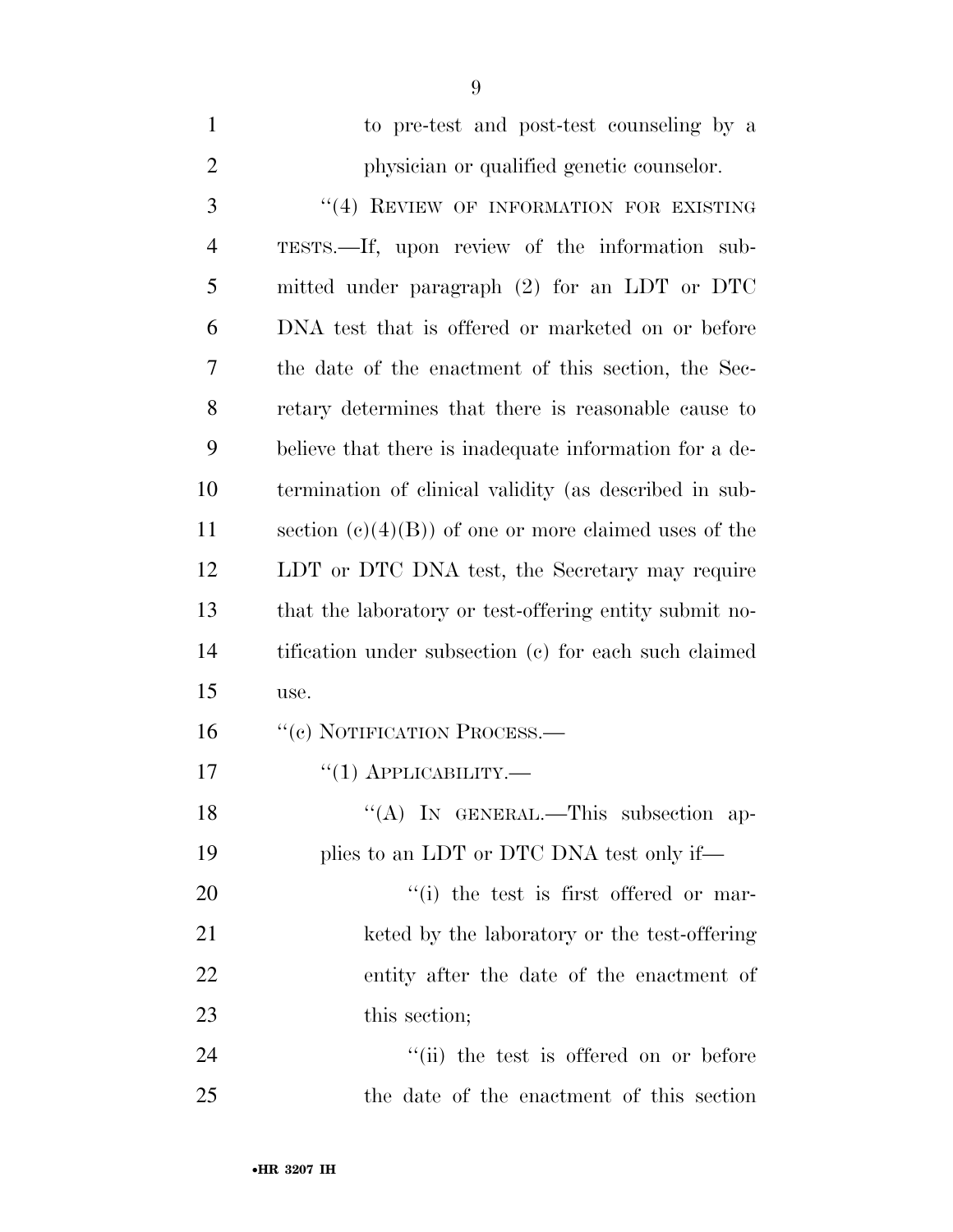| $\mathbf{1}$   | and, after such date, is significantly modi-   |
|----------------|------------------------------------------------|
| $\overline{2}$ | fied; or                                       |
| 3              | "(iii) the Secretary determines under          |
| $\overline{4}$ | subsection $(b)(4)$ that there is reasonable   |
| 5              | cause to believe that there is inadequate      |
| 6              | information for a determination of clinical    |
| 7              | validity of one or more claimed uses of the    |
| 8              | LDT or DTC DNA test.                           |
| 9              | "(B) SIGNIFICANT MODIFICATION.—For             |
| 10             | purposes of subparagraph $(A)(ii)$ and para-   |
| 11             | $graph$ (2)(B), a significant modification     |
| 12             | means-                                         |
| 13             | "(i) offering or marketing the test for        |
| 14             | a new claimed use;                             |
| 15             | "(ii) any significant change to the            |
| 16             | fundamental testing methodology; and           |
| 17             | "(iii) any change that significantly af-       |
| 18             | fects the clinical validity of the test.       |
| 19             | "(2) NOTIFICATION SUBMISSION.—                 |
| 20             | "(A) PREMARKET NOTIFICATION.—Before            |
| 21             | marketing an LDT or DTC DNA test, a lab-       |
| 22             | oratory or test-offering entity shall submit a |
| 23             | premarket notification to the Secretary.       |
| 24             | "(B) SUPPLEMENTAL NOTIFICATION FOR             |
| 25             | SIGNIFICANT MODIFICATIONS.—After any sig-      |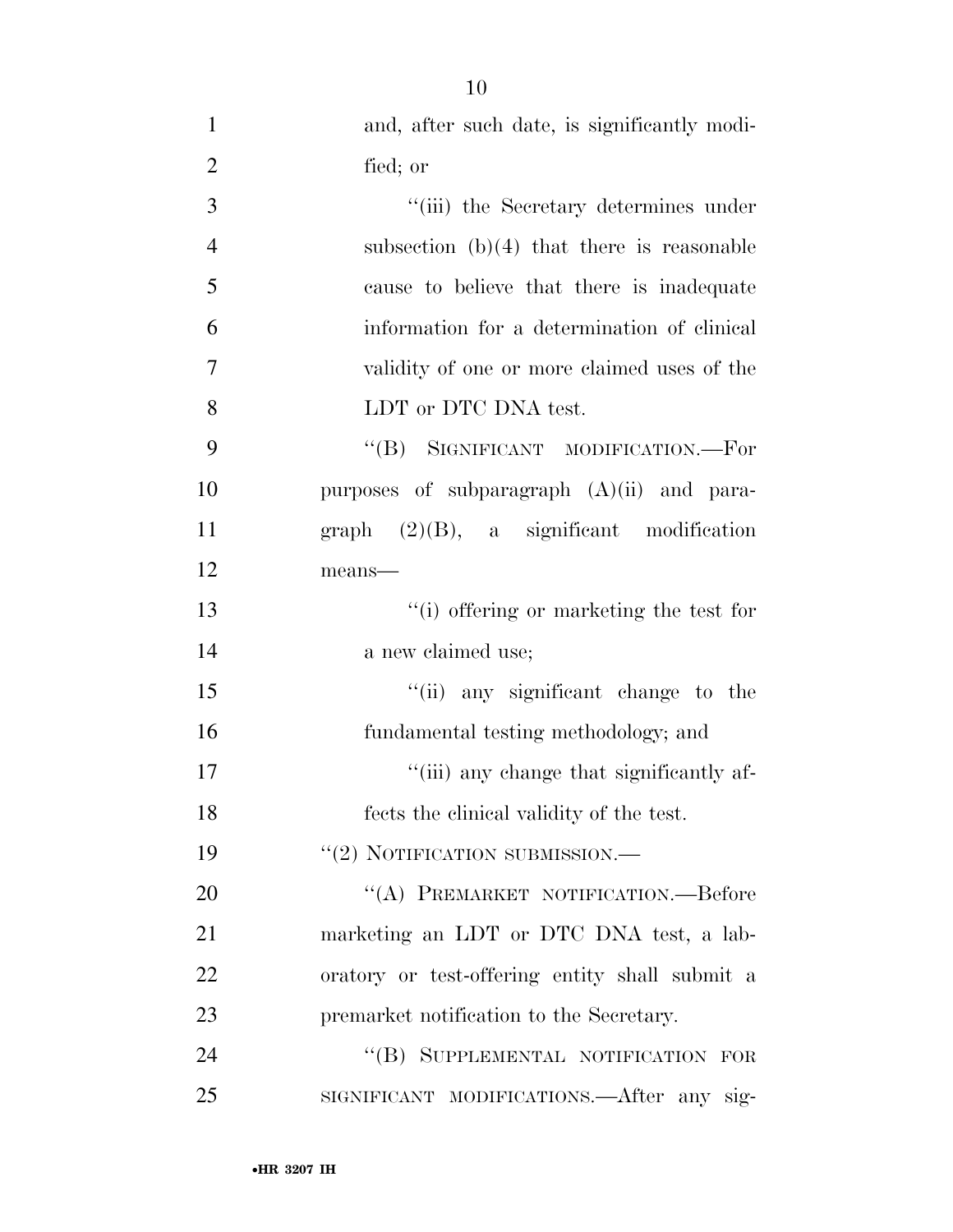| 1              | nificant modification (as described in paragraph)   |
|----------------|-----------------------------------------------------|
| $\overline{2}$ | $(1)(B)$ to an LDT or DTC DNA test for which        |
| 3              | a premarket notification under subparagraph         |
| $\overline{4}$ | (A) has been submitted or for which no such         |
| 5              | premarket notification was required, the labora-    |
| 6              | tory or test-offering entity shall submit a sup-    |
| 7              | plemental notification for the LDT or DTC           |
| 8              | DNA test.                                           |
| 9              | "(C) SUPPLEMENTAL NOTIFICATION<br>IN                |
| 10             | CASE OF INADEQUATE EVIDENCE.—If a labora-           |
| 11             | tory or test-offering entity determines, at any     |
| 12             | time, that the evidence of clinical validity is in- |
| 13             | adequate to support one or more of the claimed      |
| 14             | uses in a notification under subparagraph $(A)$     |
| 15             | or $(B)$ , then not later than 30 calendar days     |
| 16             | after making such determination the laboratory      |
| 17             | or test-offering entity shall—                      |
| 18             | "(i) submit a supplemental notifica-                |
| 19             | tion containing additional information sup-         |
| 20             | porting the clinical validity of the claimed        |
| 21             | uses; or                                            |
| 22             | "(ii) submit a supplemental notifica-               |
| 23             | tion withdrawing one or more claimed                |
| 24             | uses.                                               |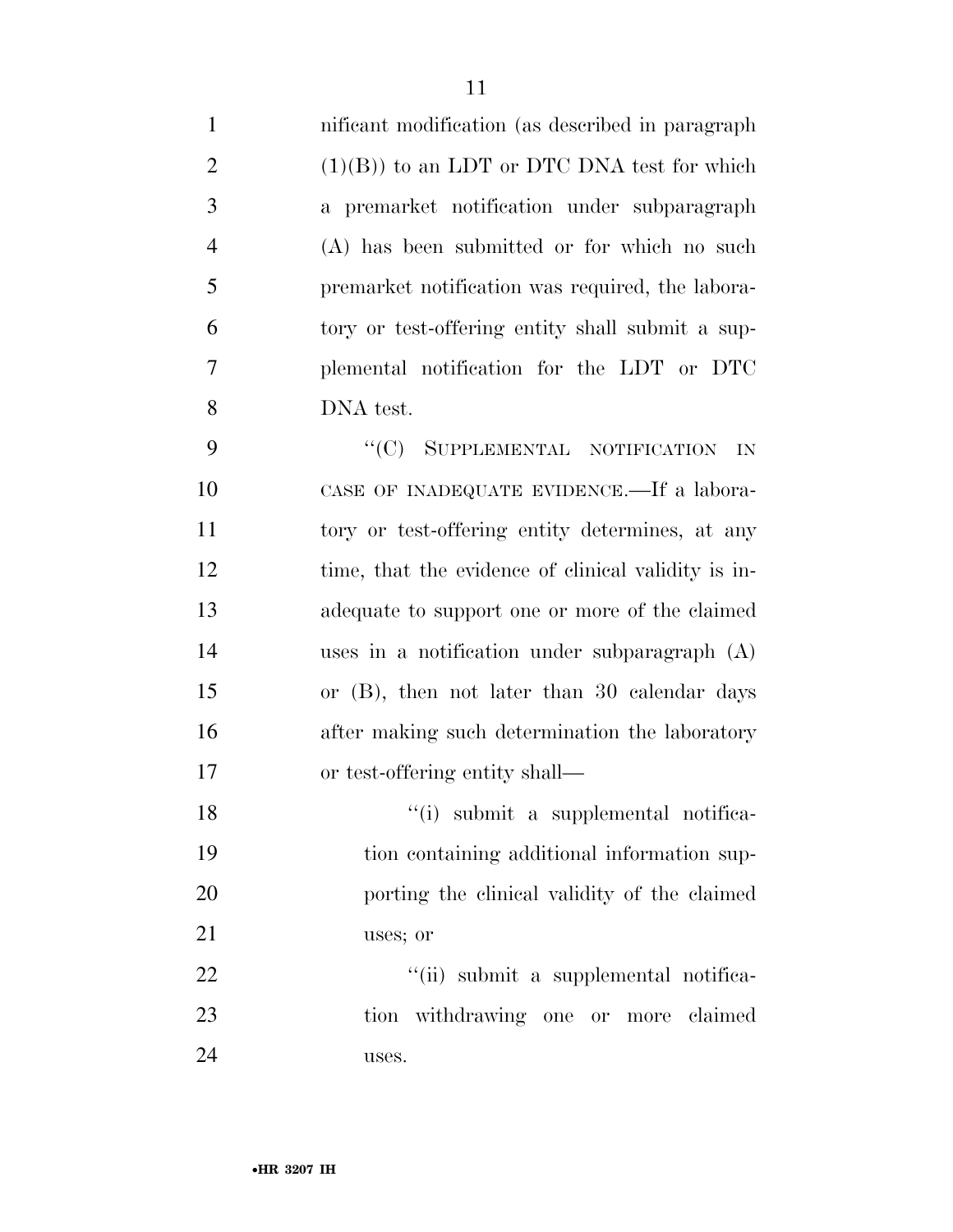| $\mathbf{1}$   | "(D) CONCURRENT SUBMISSION FOR TEST                   |
|----------------|-------------------------------------------------------|
| $\overline{2}$ | REGISTRY DATA BANK.-Subject to the dead-              |
| 3              | lines and other requirements of subsection (b),       |
| $\overline{4}$ | a laboratory or test-offering entity may submit       |
| 5              | information for inclusion in the test registry        |
| 6              | data bank under subsection (b) concurrently           |
| $\overline{7}$ | with a notification under this paragraph.             |
| 8              | "(E) ACKNOWLEDGMENT OF RECEIPT.-                      |
| 9              | Upon receipt of a notification under this para-       |
| 10             | graph, the Secretary shall send written notice        |
| 11             | to the submitter—                                     |
| 12             | "(i) acknowledging receipt of the noti-               |
| 13             | fication; and                                         |
| 14             | "(ii) indicating the date on which the                |
| 15             | Secretary received the notification.                  |
| 16             | $``(3)$ CONTENT OF NOTIFICATIONS.—                    |
| 17             | "(A) LDT NOTIFICATIONS.—With respect                  |
| 18             | to a premarket or supplemental notification for       |
| 19             | an LDT under paragraph $(2)(A)$ or $(2)(B)$ , the     |
| 20             | Secretary shall require the notification to con-      |
| 21             | sist of each of the types of information listed in    |
| 22             | clauses (i) through (vii) of subsection $(b)(3)(A)$ . |
| 23             | "(B) DTC DNA TEST NOTIFICATIONS.-                     |
| 24             | With respect to a premarket or supplemental           |
| 25             | notification for a DTC DNA test under para-           |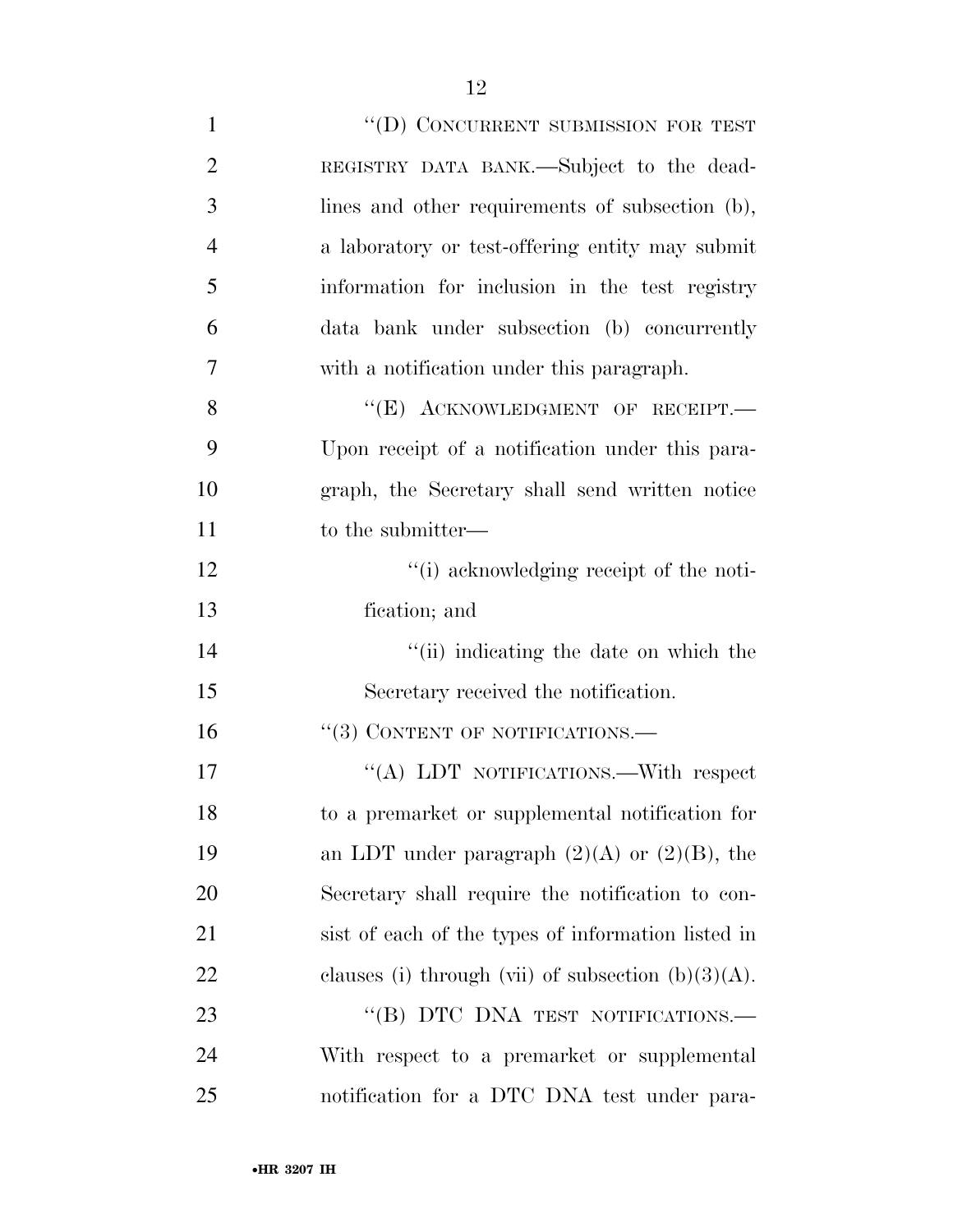| $\mathbf{1}$   | graph $(2)(A)$ or $(2)(B)$ , the Secretary shall re- |
|----------------|------------------------------------------------------|
| $\overline{2}$ | quire the notification to consist of each of the     |
| 3              | following:                                           |
| $\overline{4}$ | "(i) The types of information listed in              |
| 5              | clauses (i) and (ii) of subsection $(b)(3)(B)$ .     |
| 6              | "(ii) If informed consent for the per-               |
| 7              | formance of the test is required by State            |
| 8              | or Federal law, a copy of the standard in-           |
| 9              | formed consent document to be signed by              |
| 10             | the individual to signify such consent.              |
| 11             | "(iii) Information to demonstrate that               |
| 12             | the consumer will be provided with access            |
| 13             | to pre-test and post-test counseling by a            |
| 14             | physician or qualified genetic counselor.            |
| 15             | "(C) TESTS OFFERED OR MARKETED ONLY                  |
| 16             | BY LABORATORY.—If a laboratory offers a DTC          |
| 17             | DNA test that is not offered or marketed by a        |
| 18             | test-offering entity—                                |
| 19             | "(i) the laboratory is only required to              |
| 20             | submit one premarket notification under              |
| 21             | paragraph $(2)(A)$ for the test; and                 |
| 22             | "(ii) such notification shall include, as            |
| 23             | applicable, the information required by              |
| 24             | subparagraph $(A)$ for an LDT and the in-            |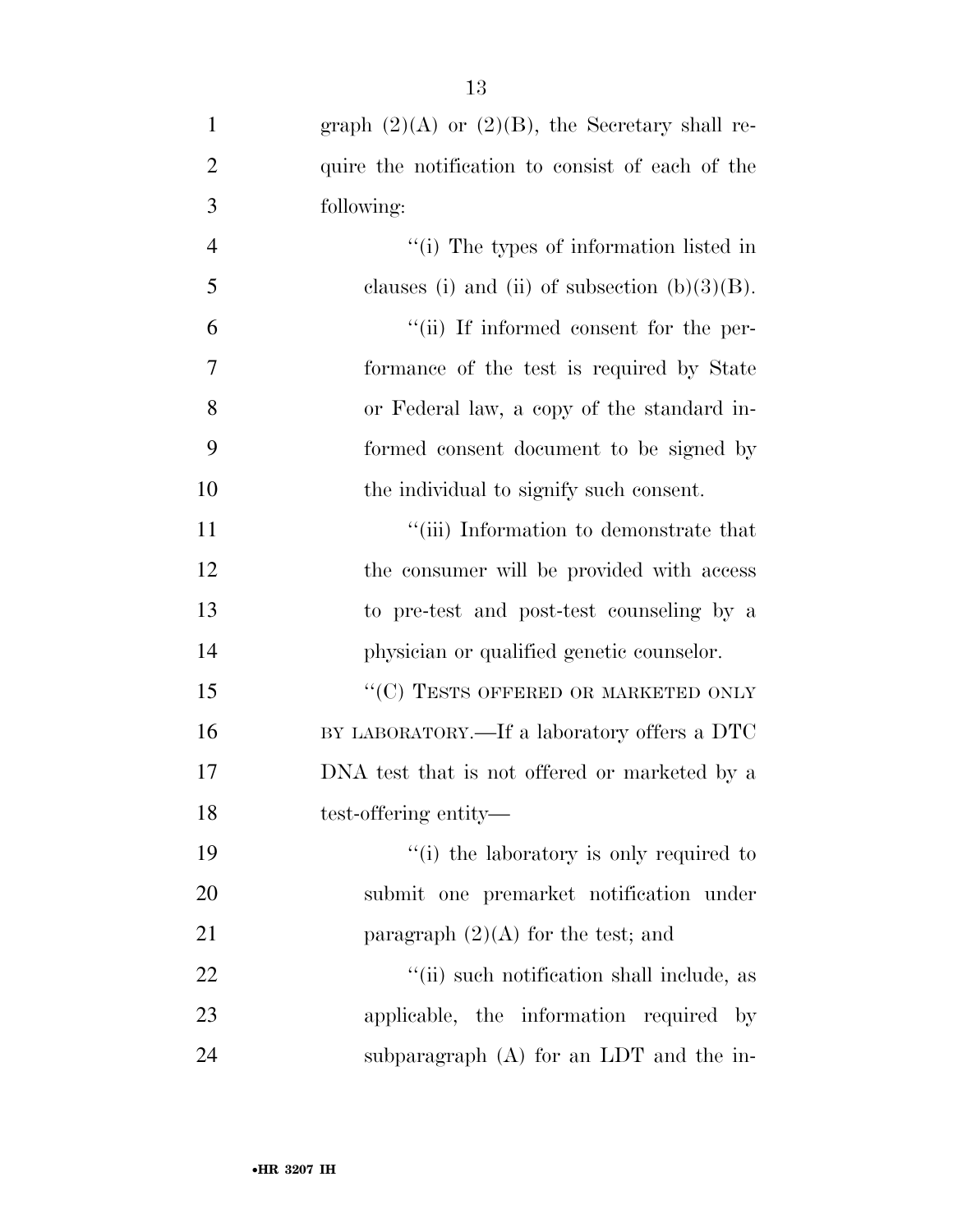| $\mathbf{1}$   | formation required by subparagraph (B)                      |
|----------------|-------------------------------------------------------------|
| $\overline{2}$ | for a DTC DNA test.                                         |
| 3              | "(D) TESTS PREVIOUSLY CLEARED OR AP-                        |
| $\overline{4}$ | PROVED BY FDA.—Notwithstanding the clear-                   |
| 5              | ance or approval of an LDT or DTC DNA test                  |
| 6              | under the Federal, Food, Drug, and Cosmetic                 |
| 7              | Act before the date of the enactment of this                |
| 8              | Act, any review by the Department of Health                 |
| 9              | and Human Services of the LDT or DTC DNA                    |
| 10             | test (or any modification thereto) that occurs              |
| 11             | on or after such date shall be conducted exclu-             |
| 12             | sively under this section and not under the Fed-            |
| 13             | eral Food, Drug, and Cosmetic Act.                          |
| 14             | "(4) REVIEW AND AUTHORIZATION OF NOTIFI-                    |
| 15             | CATIONS.                                                    |
| 16             | "(A) IN GENERAL.—Not later than 90 cal-                     |
| 17             | endar days after the date on which the Sec-                 |
| 18             | retary receives a notification under paragraph              |
| 19             | $(2)(A)$ , $(2)(B)$ , or $(2)(C)(i)$ , the Secretary shall, |
| 20             | with respect to each claimed use of a test, re-             |
| 21             | view the notification, make a determination as              |
| 22             | to whether the notification under paragraph $(2)$           |
| 23             | demonstrates clinical validity, and—                        |
| 24             | "(i) issue an authorization letter in                       |
| 25             | accordance with subparagraph $(B)$ ; or                     |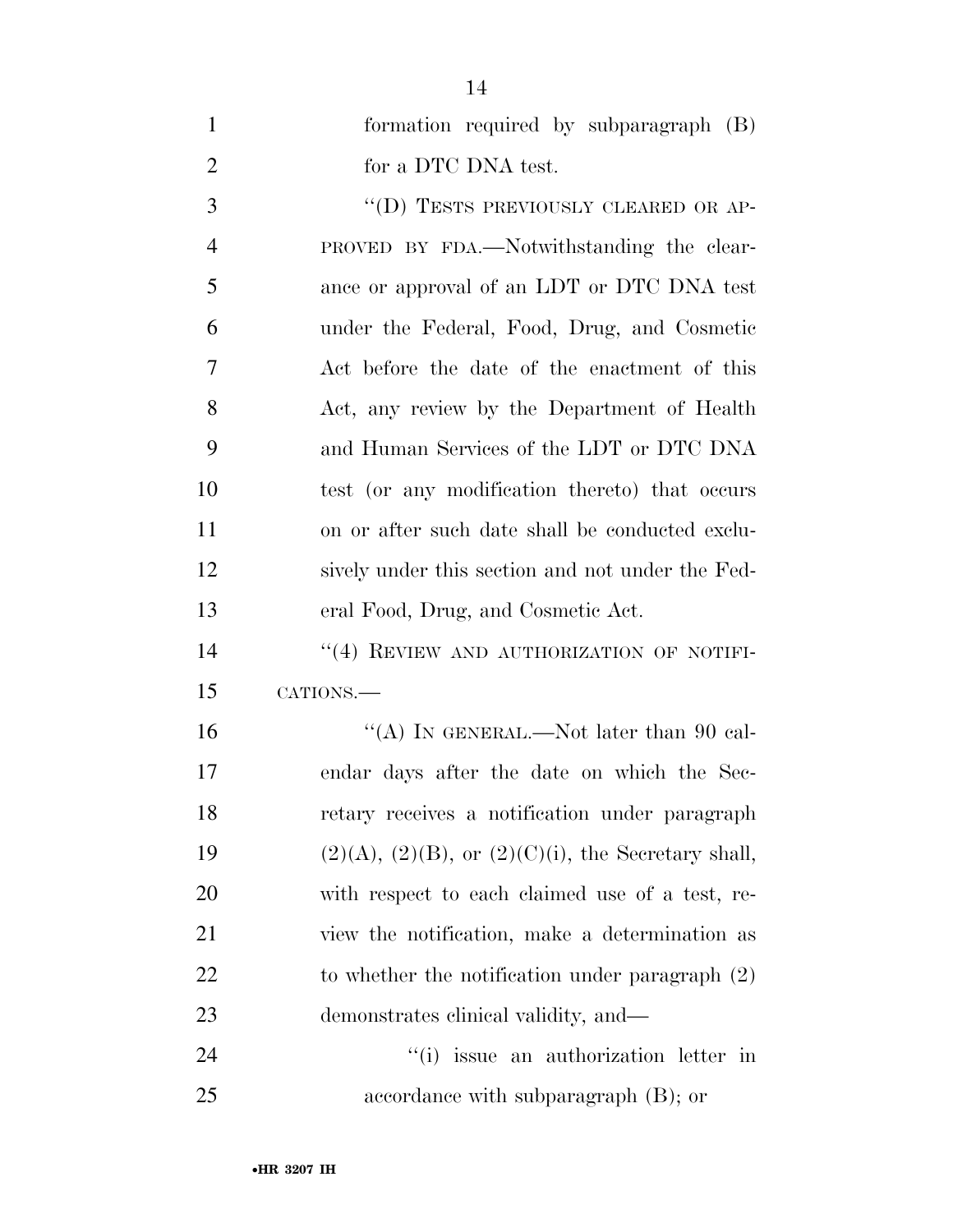| $\mathbf{1}$   | "(ii) provide notice under subpara-          |
|----------------|----------------------------------------------|
| $\overline{2}$ | graph $(C)(i)$ that the submitted informa-   |
| 3              | tion is not adequate to demonstrate clinical |
| $\overline{4}$ | validity.                                    |
| 5              | "(B) AUTHORIZATION LETTERS; DETER-           |
| 6              | MINATION OF CLINICAL VALIDITY.-              |
| 7              | "(i) ISSUANCE OF AUTHORIZATION               |
| 8              | LETTERS.—If the Secretary determines,        |
| 9              | with respect to one or more claimed uses     |
| 10             | of a test, that a notification under para-   |
| 11             | graph (2) demonstrates clinical validity,    |
| 12             | the Secretary shall issue an authorization   |
| 13             | letter for such claimed uses to the sub-     |
| 14             | mitter of the notification.                  |
| 15             | "(ii) STANDARD FOR ISSUANCE.—The             |
| 16             | Secretary shall issue such an authorization  |
| 17             | letter if the notification provides reason-  |
| 18             | able assurance of the clinical validity of   |
| 19             | such claimed uses. One or more studies       |
| 20             | published in a peer-reviewed journal that is |
| 21             | generally recognized to be of national scope |
| 22             | and reputation, or data from unpublished     |
| 23             | studies conducted by the submitter or for    |
| 24             | which the submitter has obtained a right     |
| 25             | of reference, shall be sufficient to con-    |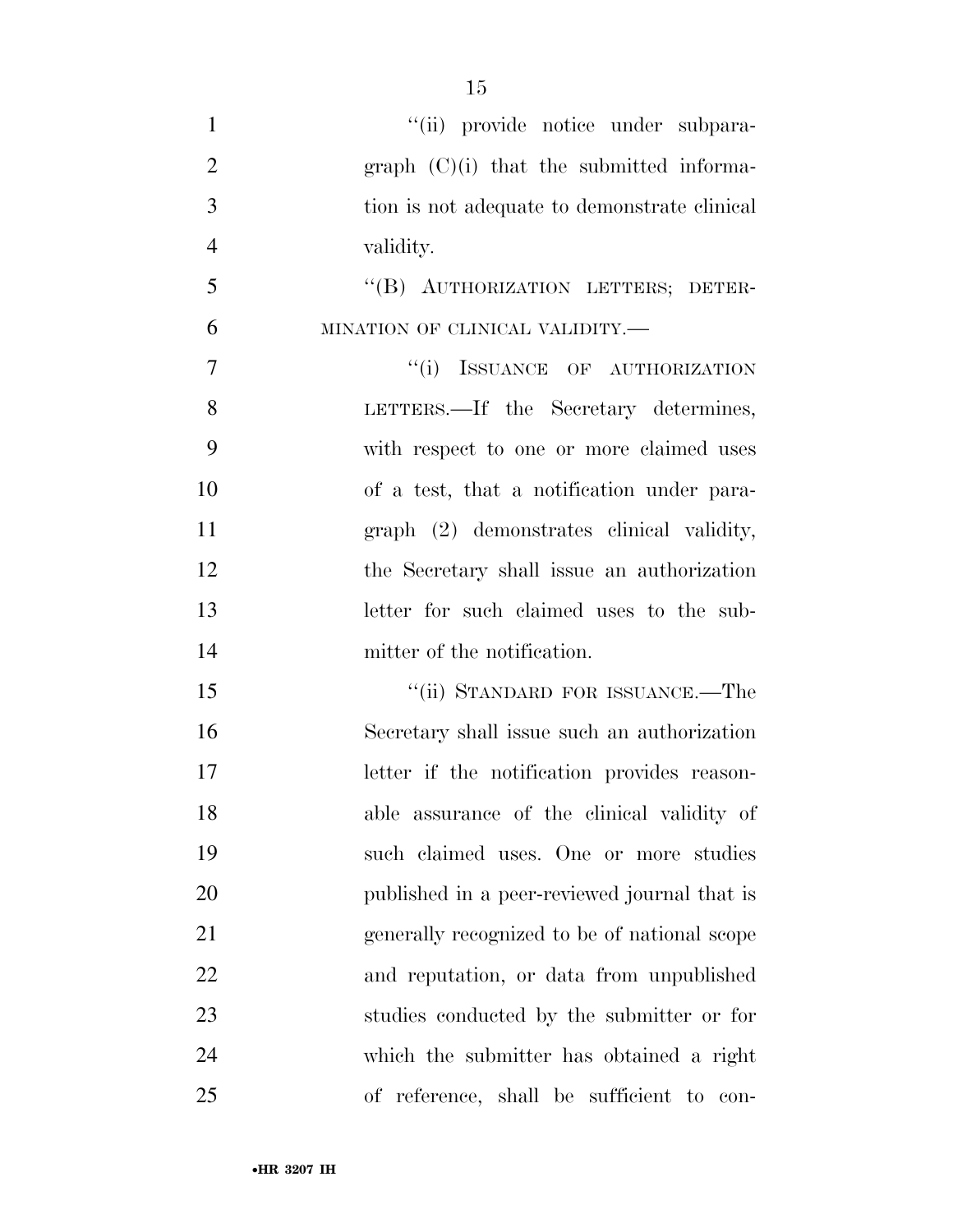| $\mathbf{1}$   | stitute reasonable assurance of the clinical    |
|----------------|-------------------------------------------------|
| $\overline{2}$ | validity of the claimed uses.                   |
| 3              | "(iii) PROHIBITION.—The Secretary               |
| $\overline{4}$ | shall not require a laboratory or test-offer-   |
| 5              | ing entity to include (for purposes of dem-     |
| 6              | onstrating clinical validity) evidence of—      |
| 7              | $\lq (I)$ clinical utility; or                  |
| 8              | "(II) the ability of a physician,               |
| 9              | provider, or consumer to interpret a            |
| 10             | test result or to apply a test result to        |
| 11             | achieve a particular health or clinical         |
| 12             | outcome.                                        |
| 13             | "(iv) PARTIAL DEMONSTRATION<br>OF               |
| 14             | CLINICAL VALIDITY.—If a notification            |
| 15             | under paragraph (2) demonstrates clinical       |
| 16             | validity for some but not all of the claimed    |
| 17             | uses of a test, the Secretary shall issue an    |
| 18             | authorization letter under clause (i) with      |
| 19             | respect to each claimed use for which clin-     |
| 20             | ical validity has been demonstrated.            |
| 21             | "(C) NOTICE OF INADEQUACY; REPLY;               |
| 22             | FINAL DETERMINATION.—If the Secretary de-       |
| 23             | termines, with respect to one or more claimed   |
| 24             | uses of a test, that a notification under para- |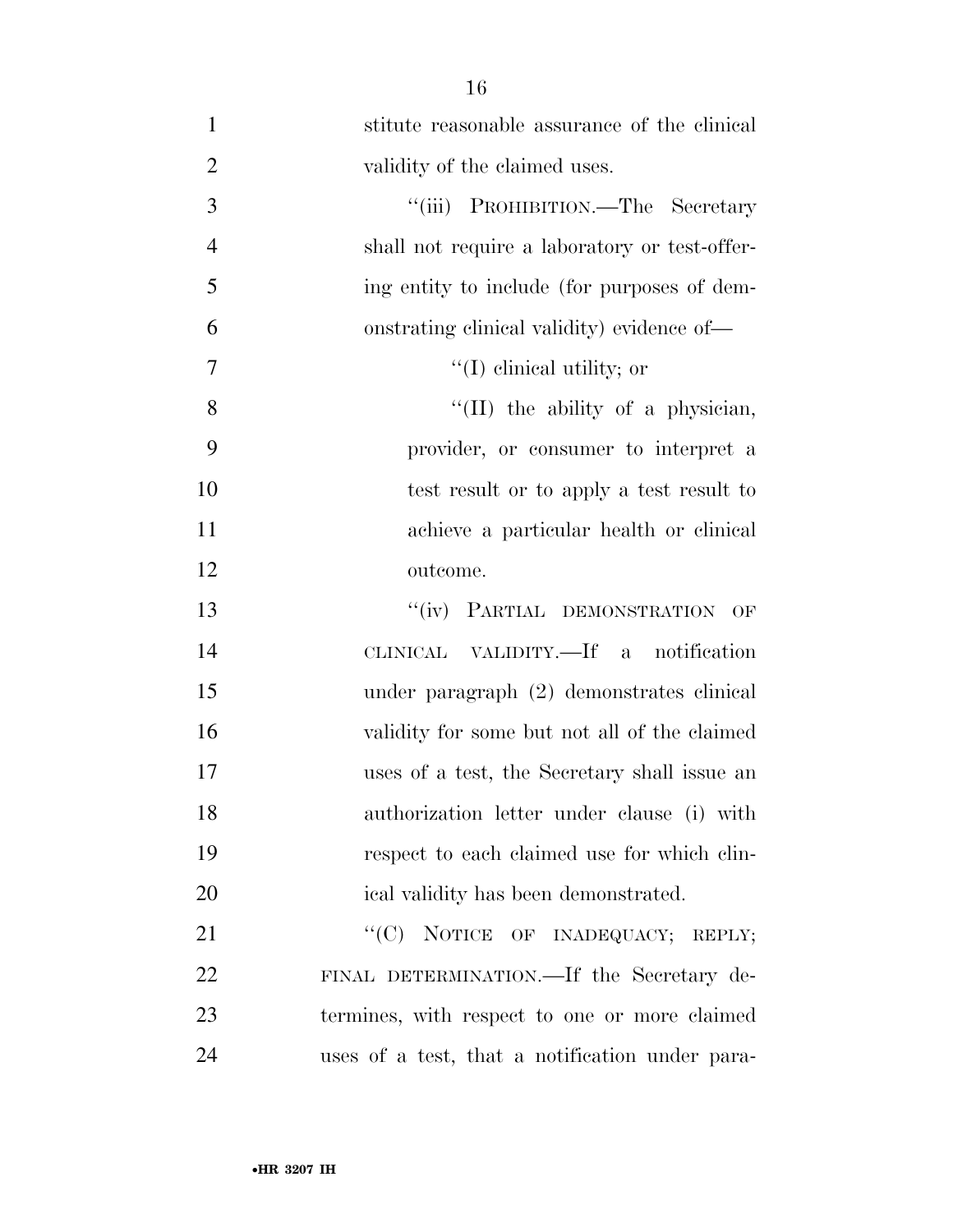| $\mathbf{1}$   | $graph (2)$ is not adequate to demonstrate clin- |
|----------------|--------------------------------------------------|
| $\overline{2}$ | ical validity—                                   |
| 3              | "(i) the Secretary shall notify the sub-         |
| $\overline{4}$ | mitter about such determination and shall        |
| 5              | specify in the notice the information which      |
| 6              | is required to demonstrate clinical validity     |
| 7              | for each such clinical use;                      |
| 8              | "(ii) not later than the 90-calendar-            |
| 9              | day period following receipt of a notice         |
| 10             | under clause (i), the submitter may file a       |
| 11             | response with the Secretary; and                 |
| 12             | "(iii) not later than 60 calendar days           |
| 13             | after receipt of a response under clause         |
| 14             | (ii), the Secretary shall issue a final deter-   |
| 15             | mination regarding the clinical validity of      |
| 16             | each clinical use subject to the notice          |
| 17             | under clause (i).                                |
| 18             | "(D) OFFERING OR MARKETING<br><b>TEST</b>        |
| 19             | PENDING AGENCY ACTION.                           |
| 20             | "(i) APPLICABLE TIME PERIOD.—This                |
| 21             | subparagraph applies, with respect to a          |
| 22             | claimed use of a test, during the period be-     |
| 23             | tween-                                           |
| 24             | $\lq\lq$ submission of a notification            |
| 25             | under paragraph $(2)$ ; and                      |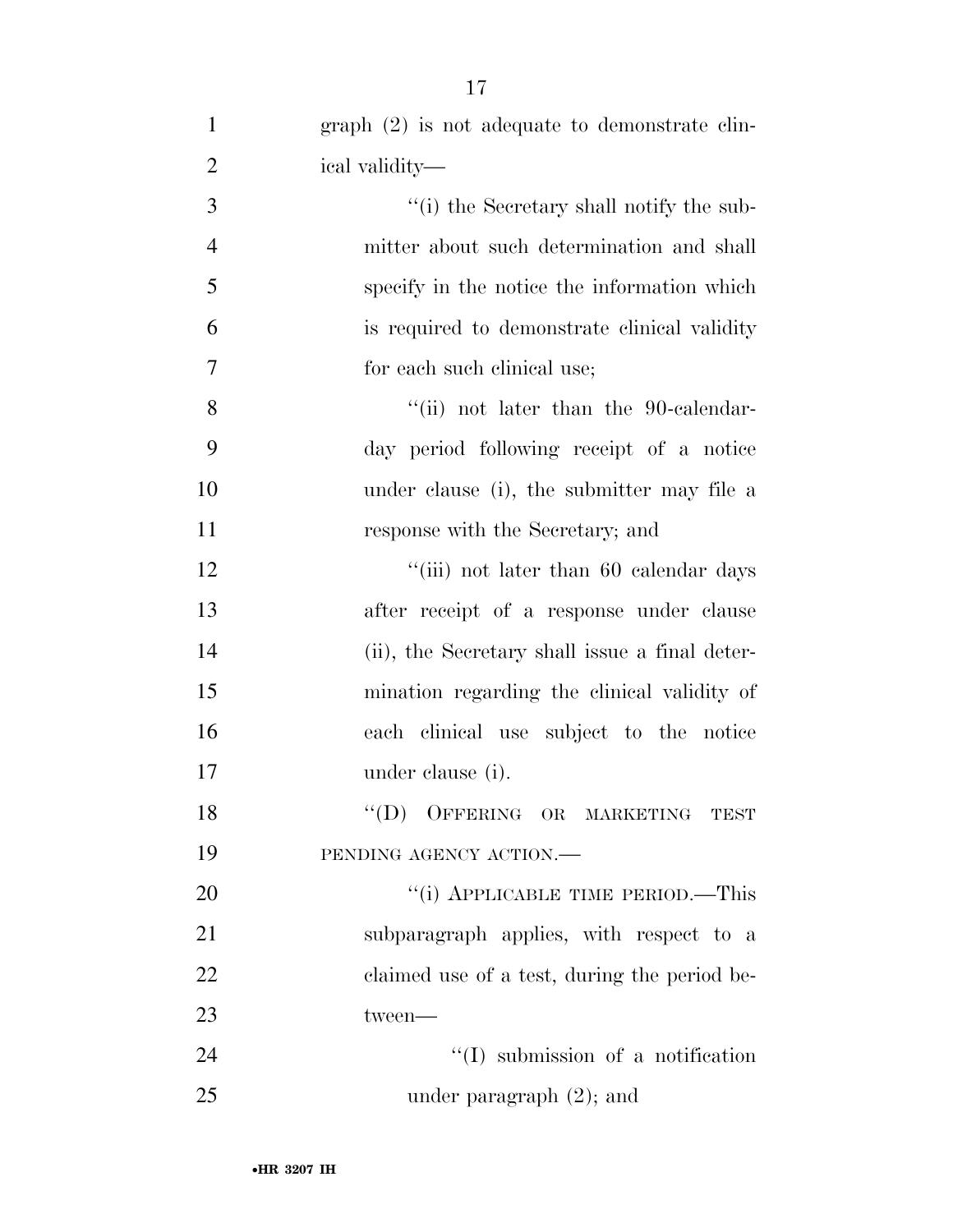| 1              | $\lq\lq$ (II) final action by the Sec-          |
|----------------|-------------------------------------------------|
| $\overline{2}$ | retary on such notification under sub-          |
| 3              | paragraph $(A)(i)$ , $(C)(iii)$ , or $(G)$ , as |
| $\overline{4}$ | applicable, or the failure to file a re-        |
| 5              | sponse under clause (ii) of subpara-            |
| 6              | graph (C) within the period specified           |
| $\overline{7}$ | in such clause.                                 |
| 8              | "(ii) CONTINUED OFFERING OR MAR-                |
| 9              | KETING.—During a period described in            |
| 10             | clause (i) with respect to any claimed use      |
| 11             | of a test, the laboratory or test-offering en-  |
| 12             | tity may continue to offer or market the        |
| 13             | test with respect to such claimed use as if     |
| 14             | the Secretary had issued an authorization       |
| 15             | letter under subparagraph (B) for such          |
| 16             | claimed use.                                    |
| 17             | "(iii) RELATION TO TEST REGISTRY                |
| 18             | DATA BANK.—This subparagraph shall not          |
| 19             | be construed to affect the Secretary's au-      |
| 20             | thority under subsection (b).                   |
| 21             | "(iv) EXCEPTION FOR WITHDRAWN                   |
| 22             | NOTIFICATION.—Clause (ii) does not apply        |
| 23             | with respect to a claimed use of a test for     |
| 24             | which notification has been withdrawn           |
| 25             | under paragraph $(2)(C)(ii)$ .                  |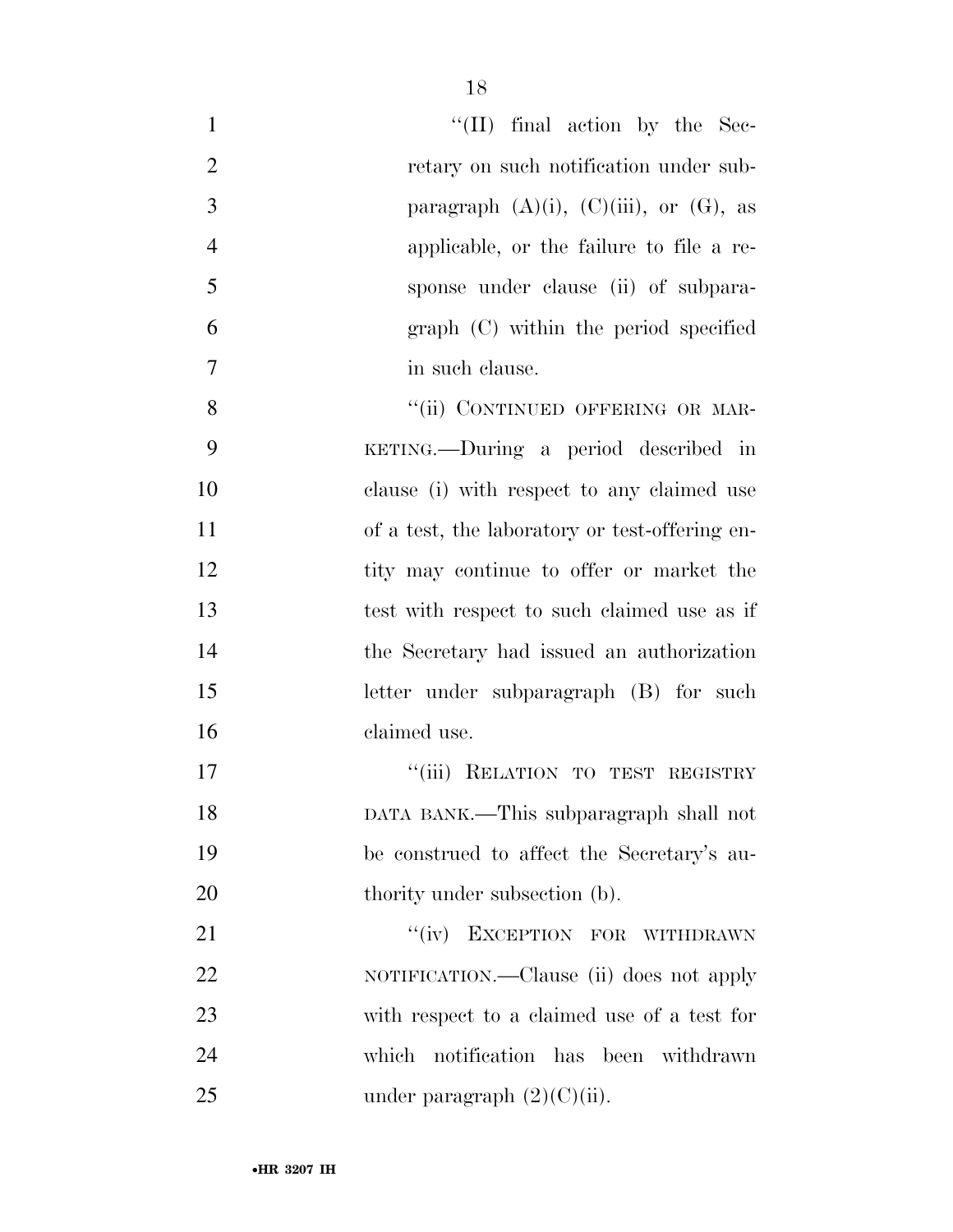1 "'(E) MARKETING PENDING AUTHORIZA- TION.—Beginning on the date of submission of 3 a notification under paragraph  $(2)(A)$ ,  $(2)(B)$ , 4 or  $(2)(C)(i)$ , the laboratory or test-offering enti- ty may offer or market the test while the notifi- cation is pending, provided that the required in- formation about the test has first been sub- mitted to the test registry data bank as re- quired by subsection (b). 10 "'(F) FAILURE BY SECRETARY TO MAKE A DETERMINATION.—The Secretary is deemed to have issued an authorization letter under sub- paragraph (B) with respect to a claimed use of a test if—  $\frac{1}{10}$  the 90-day period under subpara- graph (A) expires and the Secretary has not, with respect to such claim, issued an authorization letter under subparagraph (B) or provided notice under subparagraph 20 (C)(i); or  $\frac{1}{1}$  the 60-day period under subpara-22 graph (C)(iii) expires and the Secretary has not, with respect to such claim, issued

a final determination regarding clinical va-

lidity.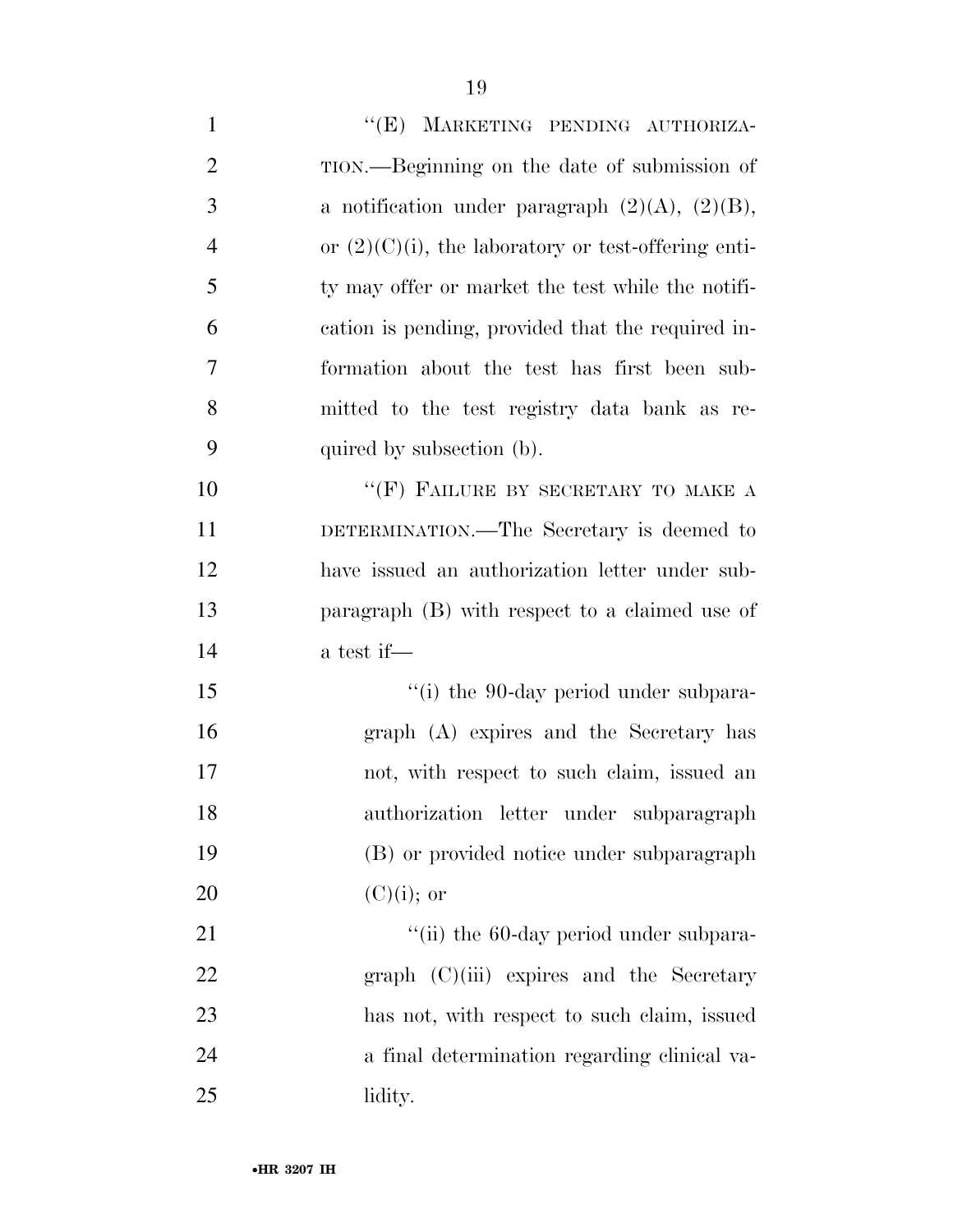| $\mathbf{1}$   | $\lq\lq (G)$ RISK OF IMMEDIATE HARM.—              |
|----------------|----------------------------------------------------|
| $\overline{2}$ | "(i) ORDER.—The Secretary may                      |
| 3              | order a laboratory or test-offering entity to      |
| $\overline{4}$ | cease offering or marketing a test with re-        |
| 5              | spect to one or more claimed uses if the           |
| 6              | Secretary makes a final determination              |
| 7              | $that-$                                            |
| 8              | $\lq\lq$ (I) the information submitted in          |
| 9              | notifications under paragraph $(2)$ for            |
| 10             | such uses does not demonstrate the                 |
| 11             | clinical validity of the claimed uses;             |
| 12             | and                                                |
| 13             | "(II) the test poses a risk of im-                 |
| 14             | mediate harm to the public health                  |
| 15             | with respect to such claimed uses.                 |
| 16             | "(ii) EFFECTIVE UPON RECEIPT.—An                   |
| 17             | order under clause (i) shall be effective im-      |
| 18             | mediately upon receipt by the laboratory or        |
| 19             | test-offering entity.                              |
| 20             | "(iii) CONTENTS.—An order under                    |
| 21             | clause (i) shall set forth with specificity the    |
| 22             | reasons for the determinations under each          |
| 23             | of subclauses $(I)$ and $(II)$ of clause $(i)$ and |
| 24             | shall notify the recipient of the right to ap-     |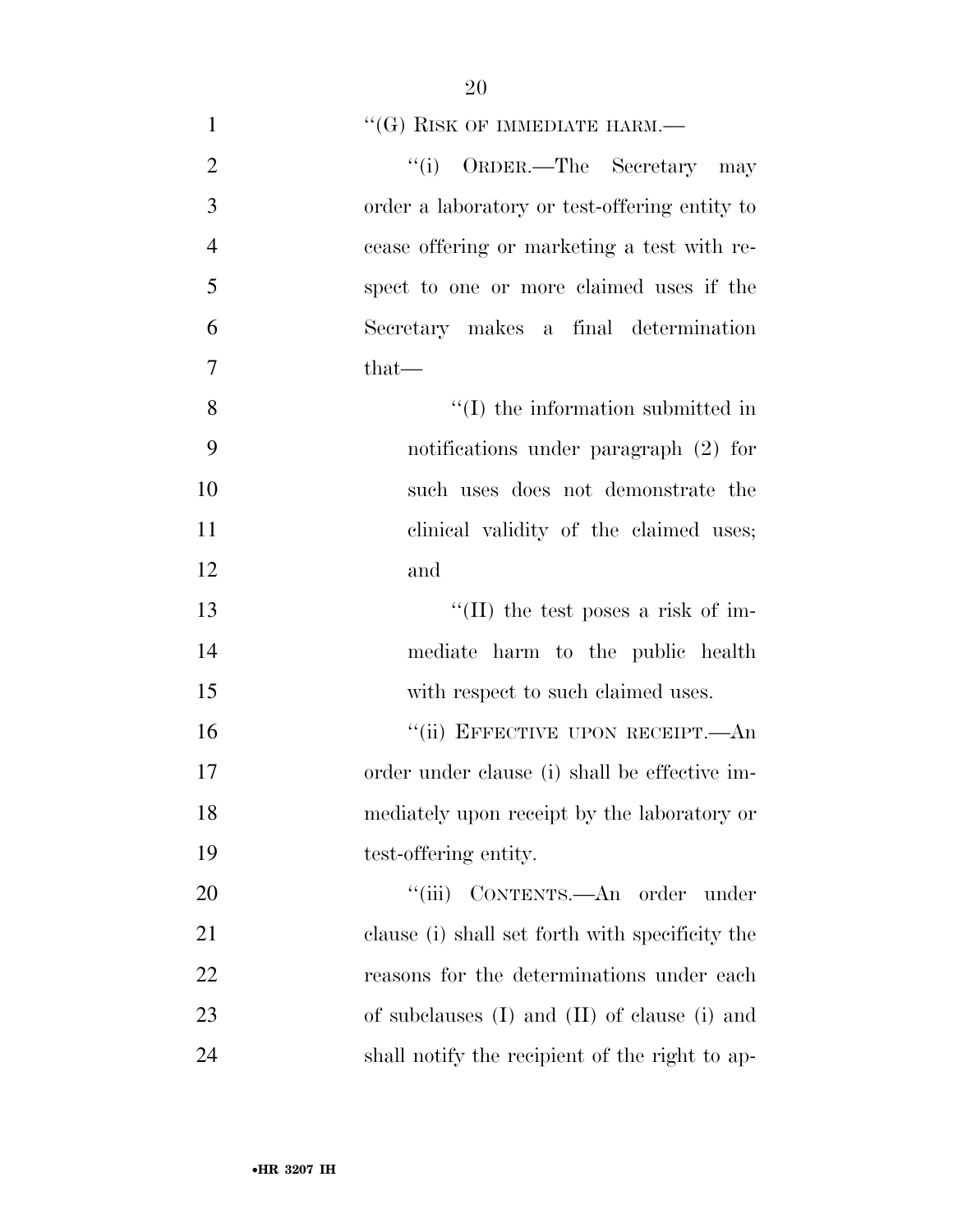| $\mathbf{1}$   | peal the Secretary's determinations and                  |
|----------------|----------------------------------------------------------|
| $\overline{2}$ | the procedures for such appeal.                          |
| 3              | "(5) ADMINISTRATIVE APPEAL.—If the Sec-                  |
| $\overline{4}$ | retary makes a final determination under paragraph       |
| 5              | $(4)(A)$ or $(4)(C)(iii)$ that elinical validity has not |
| 6              | been established, or issues an order under paragraph     |
| 7              | $(4)(G)$ , with respect to one or more clinical uses of  |
| 8              | a test, the laboratory or test-offering entity may, not  |
| 9              | later than 30 days after the date of the final deter-    |
| 10             | mination or issuance of the order, bring an adminis-     |
| 11             | trative appeal by selecting the procedures set forth     |
| 12             | in one (and only one) of the following subpara-          |
| 13             | graphs:                                                  |
| 14             | "(A) DISPUTE RESOLUTION BY ADVISORY                      |
| 15             | COMMITTEE.-                                              |
| 16             | "(i) IN GENERAL.—The laboratory or                       |
| 17             | test-offering entity may seek dispute reso-              |
| 18             | lution by referral to an advisory committee              |
| 19             | of non-governmental experts who are quali-               |
| 20             | fied by training and experience to make a                |
| 21             | recommendation regarding the clinical va-                |
| 22             | lidity of the claimed uses of the test.                  |
| 23             | "(ii) PROCESS.—In the case of an ap-                     |
| 24             | peal under this subparagraph, the com-                   |
| 25             | mittee shall hold a hearing to consider the              |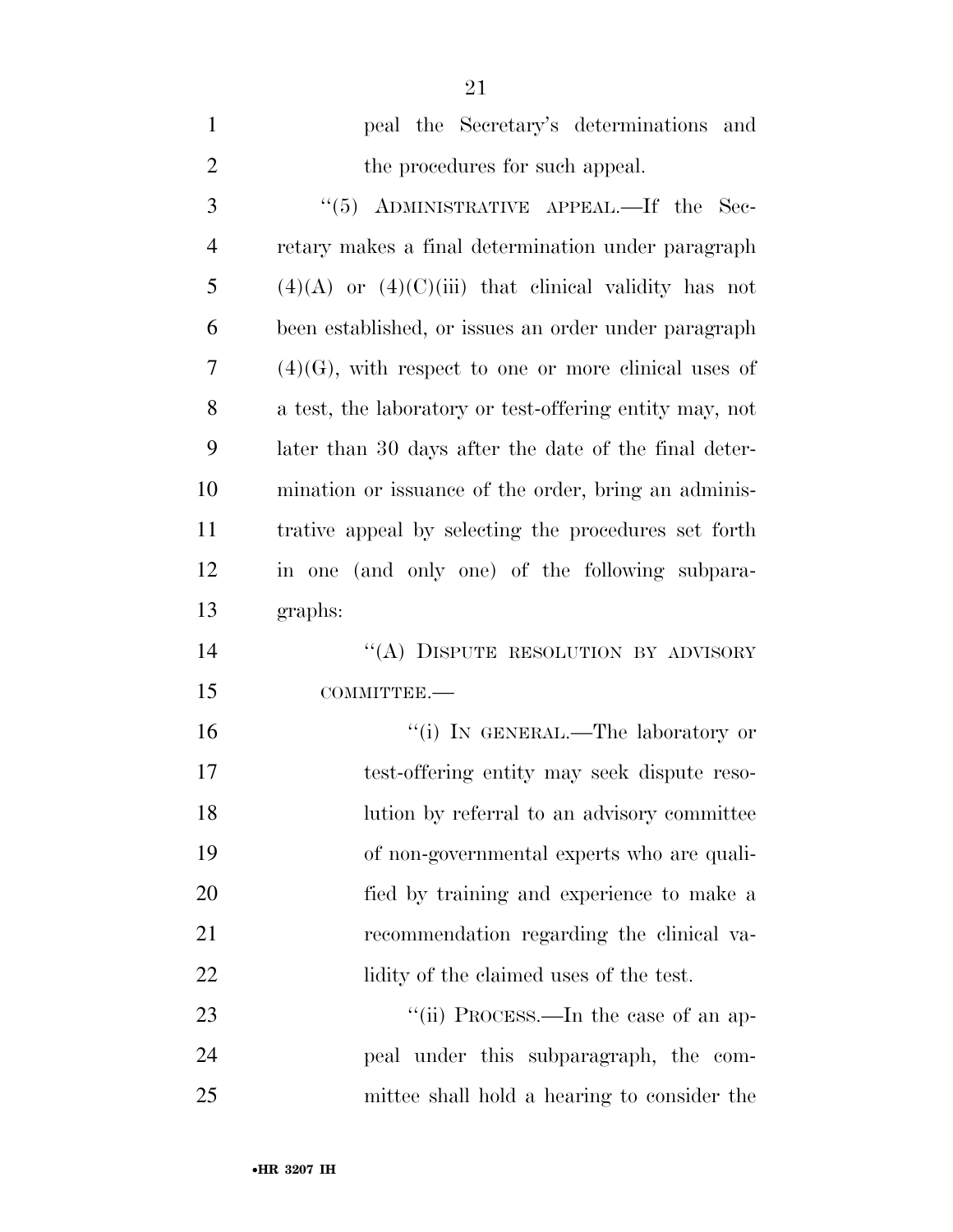evidence of clinical validity, shall keep a written record of the hearing, and shall provide an opportunity for testimony from experts presented by both the appellant and the Secretary. The committee shall make a recommendation to the Secretary at the conclusion of the hearing. The Sec- retary shall consider the record and the recommendations of the committee and shall make a decision within 90 calendar days after the conclusion of the hearing.

**''**(iii) SELECTION OF COMMITTEE MEMBERS.—The members of an advisory committee under this subparagraph shall be selected by the Secretary from among individuals, including physicians, with dem- onstrated expertise in and experience with 18 the analytical validity and clinical validity of laboratory-developed tests and the lit- erature related to the validity of such tests. 21 "(B) REVIEW BY ADMINISTRATIVE LAW JUDGE.—The laboratory or test-offering entity may seek review by an administrative law judge pursuant to procedures established by the Sec-

retary.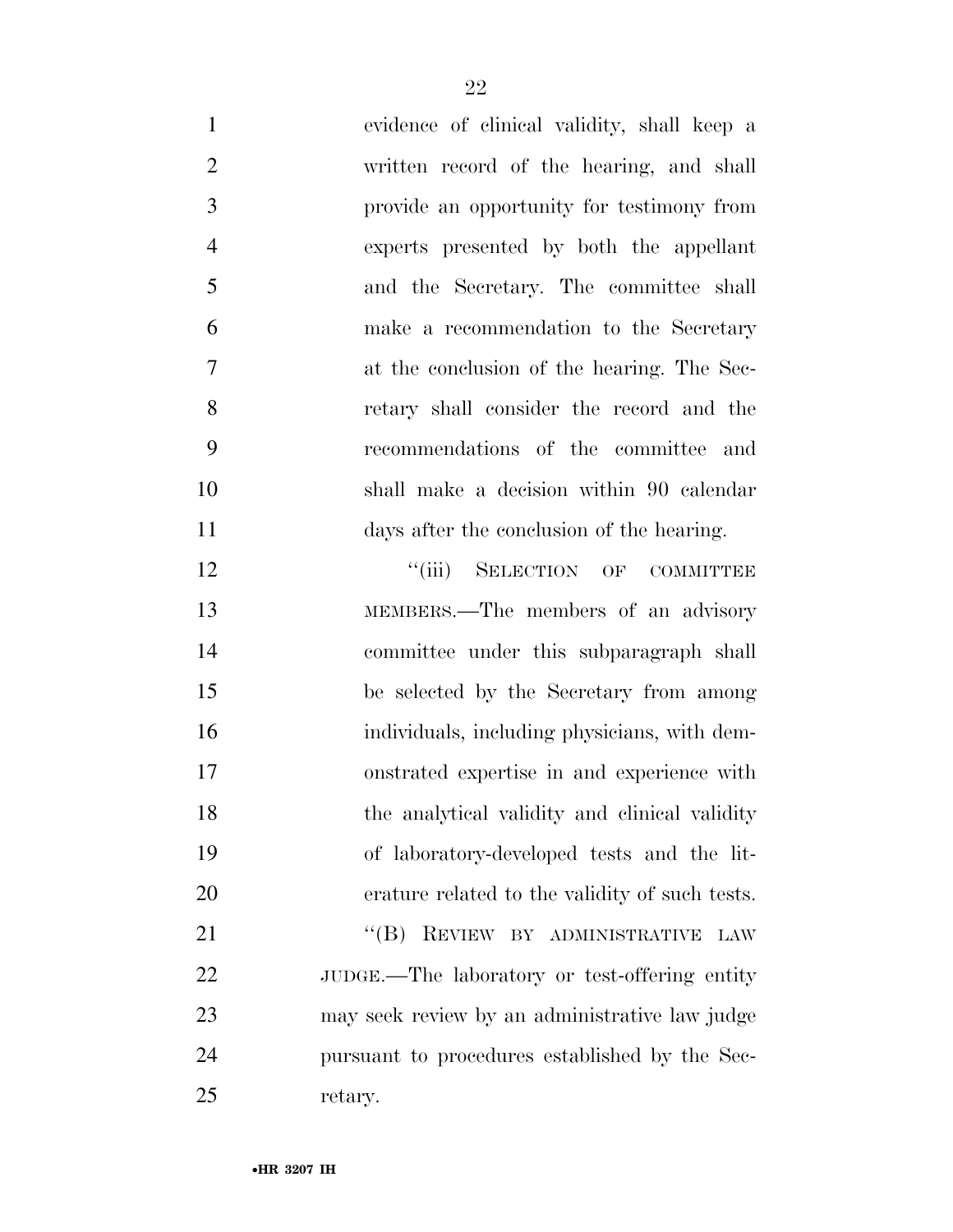# 1  $``(6)$  FINAL AGENCY ACTION.—

| $\overline{2}$ | "(A) IN GENERAL.—Subject to judicial re-          |
|----------------|---------------------------------------------------|
| 3              | view under subsection (h), upon final agency ac-  |
| $\overline{4}$ | tion under paragraphs $(4)$ and $(5)$ determining |
| 5              | that clinical validity of one or more claimed     |
| 6              | uses of a test has not been established or upon   |
| 7              | issuance of an order under paragraph $(4)(G)$     |
| 8              | for one or more claimed uses of a test, the lab-  |
| 9              | oratory or test-offering entity shall imme-       |
| 10             | diately—                                          |
| 11             | "(i) cease offering the test for such             |
| 12             | uses; and                                         |
| 13             | "(ii) cease reporting test results to             |
| 14             | health care providers or individuals for          |
| 15             | such uses.                                        |
| 16             | "(B) REPORTING FOR CERTAIN SPECI-                 |
| 17             | MENS.—For specimens that have been received       |
| 18             | or tests that have been ordered but results not   |
| 19             | yet reported, the laboratory or test-offering en- |
| 20             | tity shall notify the person who ordered the test |
| 21             | that test results will not be reported because    |
| 22             | clinical validity for such clinical uses has not  |
| 23             | been established.                                 |
| 24             | COMPANION DIAGNOSTIC<br>(4(7))<br>TESTS.—An       |
| 25             | LDT may be authorized under this subsection for a |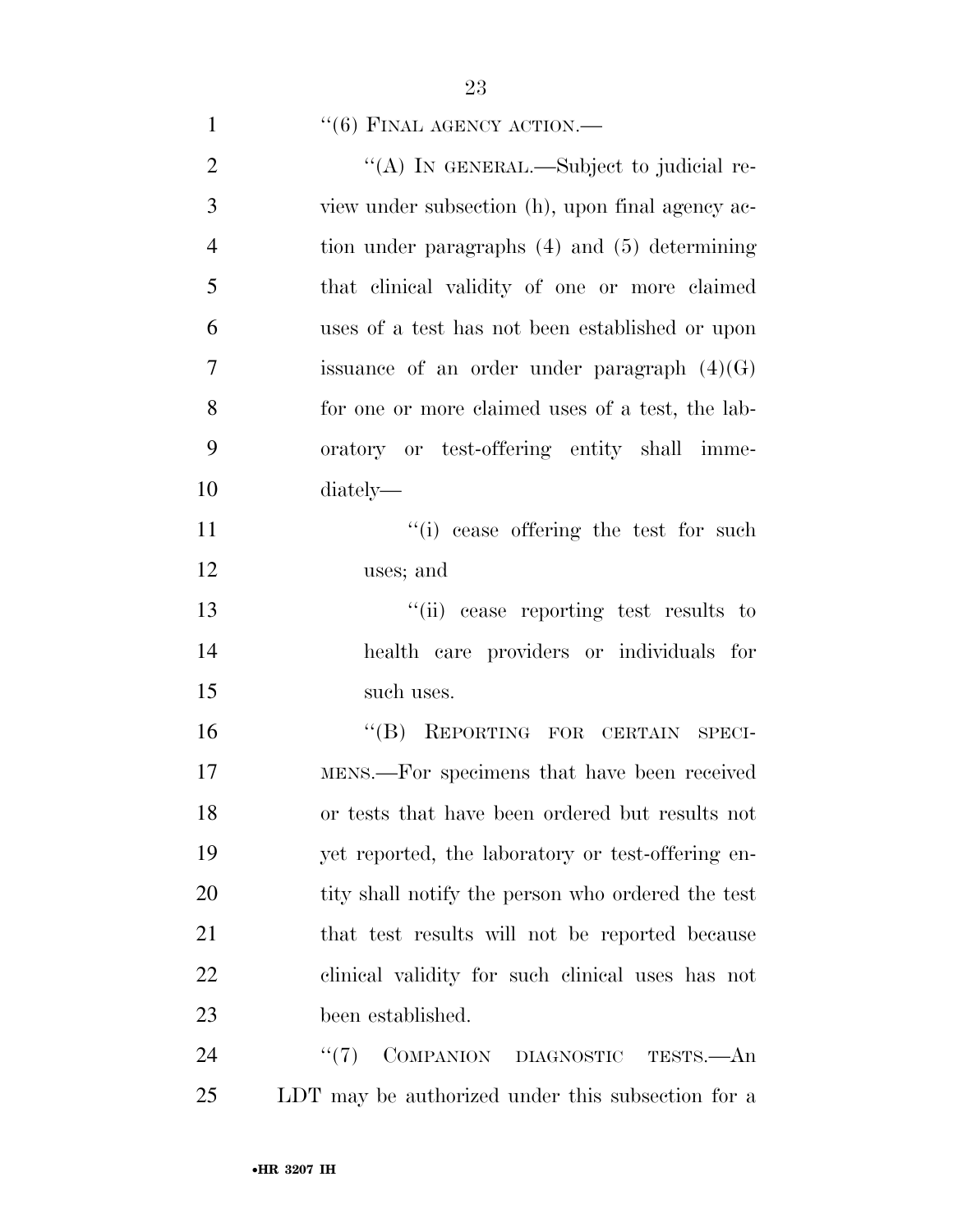claimed use as a companion diagnostic test for pur- poses of specifying the use of a drug or biological product for therapeutic purposes. An LDT for use as a companion diagnostic test shall be reviewed ex- clusively pursuant to the requirements of this section and not under the Federal Food, Drug, and Cos- metic Act. 8 "(d) REGISTRATION BY TEST-OFFERING ENTI- TIES.—  $(1)$  REGISTRATION REQUIREMENT. A test-of- fering entity may not offer or market a DTC DNA test unless the entity registers with the Secretary in accordance with this subsection and maintains such registration in effect.  $"(2)$  TIMING.— 16 "(A) IN GENERAL.—Except as provided in subparagraph (B), registration by a test-offer- ing entity under this subsection shall occur be- fore—  $\frac{1}{1}$  the entity offers or markets a 21 DTC DNA test; or 22 ''(ii) submits a premarket notification 23 under subsection  $(c)(2)(A)$ . 24 "(B) EXCEPTIONS.—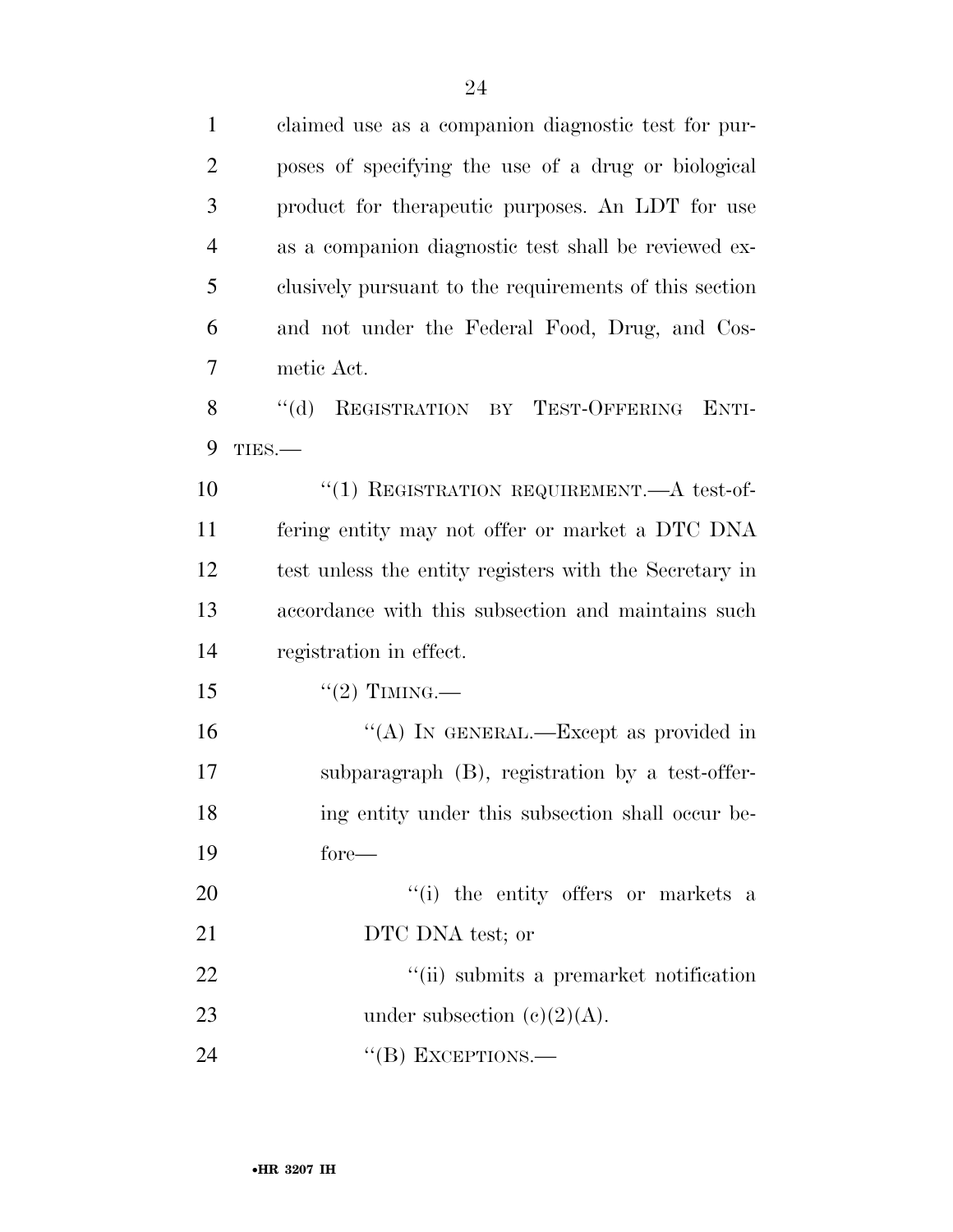| $\mathbf{1}$   | "(i) ENTITIES ALREADY OFFERING OR                   |
|----------------|-----------------------------------------------------|
| $\overline{2}$ | MARKETING TESTS.—In the case of a test-             |
| 3              | offering entity that is offering or mar-            |
| $\overline{4}$ | keting a DTC DNA test as of the date on             |
| 5              | which the Secretary establishes interim             |
| 6              | procedures for carrying out this subsection         |
| 7              | under paragraph $(4)(B)$ , registration by          |
| 8              | the entity shall occur not later than 60            |
| 9              | days after such date.                               |
| 10             | "(ii) AUTHORITY TO ESTABLISH                        |
| 11             | OTHER EXCEPTIONS.—The Secretary may                 |
| 12             | establish exceptions to clause (i) in the           |
| 13             | regulations required by paragraph $(4)(A)$ .        |
| 14             | "(3) INAPPLICABILITY TO CERTIFIED LABORA-           |
| 15             | TORIES.—If a certified laboratory offers a DTC      |
| 16             | DNA test that is not offered or marketed by a test- |
| 17             | offering entity, such laboratory—                   |
| 18             | $(4)$ is not required to register as a test-        |
| 19             | offering entity under this subsection; and          |
| 20             | $\lq\lq$ (B) shall not, because of offering such    |
| 21             | test, be regulated as a test-offering entity in-    |
| 22             | stead of a laboratory under section 353 or this     |
| 23             | section.                                            |
| 24             | $\cdot\cdot\cdot(4)$ REGULATIONS.—                  |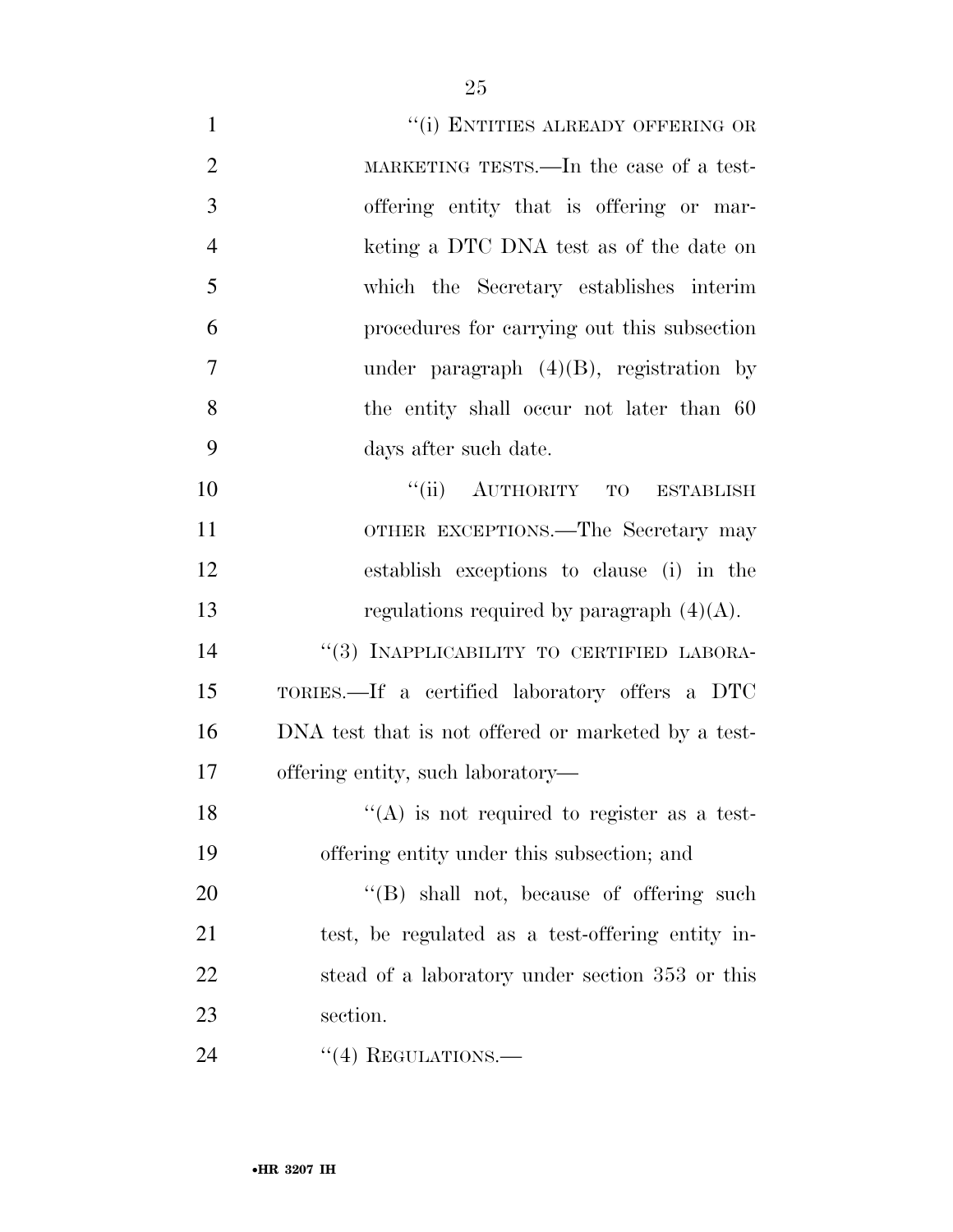$\langle (A) \rangle$  In GENERAL.—In promulgating regu-2 lations under subsection  $(i)(1)$ , the Secretary shall include regulations governing registration under this subsection.

 ''(B) INTERIM PROCEDURES.—The Sec- retary shall establish interim procedures gov- erning registration under this subsection during the period beginning on the date of the enact- ment of this section and ending on the effective date of the regulations required by subpara- graph (A). The Secretary shall establish such interim procedures not later than 90 calendar days after the date of the enactment of this sec- tion. The Secretary may establish such interim procedures by a guidance document or other means of public notification.

17 <sup>''</sup>(e) INFORMATION REGARDING TEST CAPABILITIES AND LIMITATIONS.—

19 "(1) INCLUSION OF INFORMATION.—A labora-20 tory or test-offering entity that offers an LDT or a DTC DNA test shall include in its test result re- ports, directories of services, marketing materials, and advertising—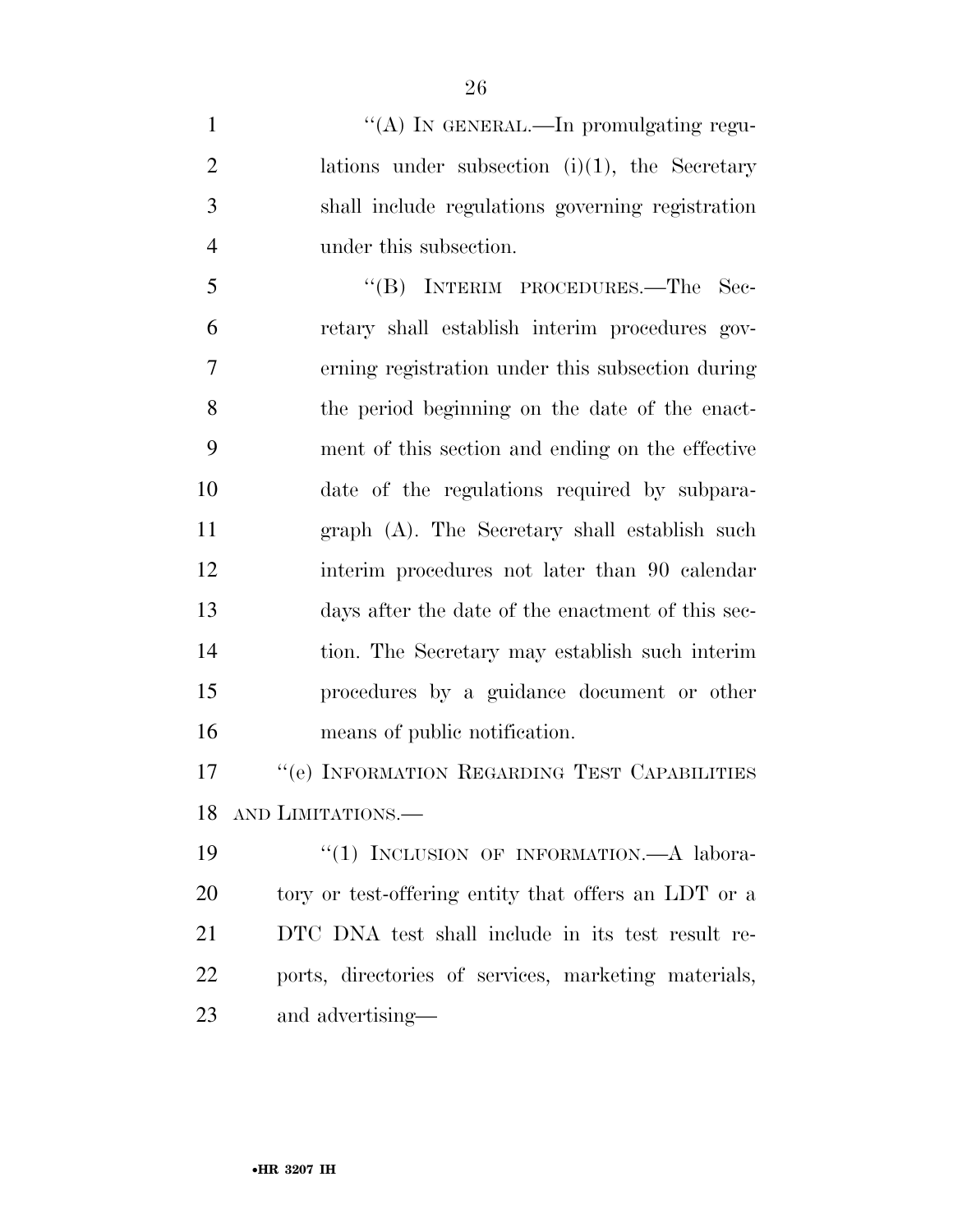| $\mathbf{1}$   | $\lq\lq$ truthful, accurate, and nondeceptive        |
|----------------|------------------------------------------------------|
| $\overline{2}$ | information regarding the capabilities and limi-     |
| 3              | tations of the tests; and                            |
| 4              | $\lq\lq (B)$ a statement that the test has been      |
| 5              | validated by the laboratory performing the test      |
| 6              | in accordance with the requirements of the           |
| 7              | Clinical Laboratory Improvement Amendments           |
| 8              | (referred to in this section as 'CLIA').             |
| 9              | "(2) CLAIMS NOT IMPUTED TO LABORATORY.—              |
| 10             | A laboratory shall not be subject to a sanction or   |
| 11             | other action under section 353 or this section be-   |
| 12             | cause of a claim made by a test-offering entity.     |
| 13             | $``(f)$ REPORTING.—                                  |
| 14             | "(1) DEATH OR SERIOUS INJURY REPORT.-If              |
| 15             | a laboratory or test-offering entity that offers or  |
| 16             | markets an LDT or DTC DNA test has reason to         |
| 17             | believe that the test may have caused or contributed |
| 18             | to a death or serious bodily injury—                 |
| 19             | $\lq\lq$ the laboratory or entity shall prompt-      |
| 20             | ly investigate the incident;                         |
| 21             | $\lq\lq (B)$ if the laboratory or entity determines  |
| 22             | that the LDT or DTC DNA test may have                |
| 23             | caused or contributed to a death or serious bod-     |
| 24             | ily injury, within 10 working days of making         |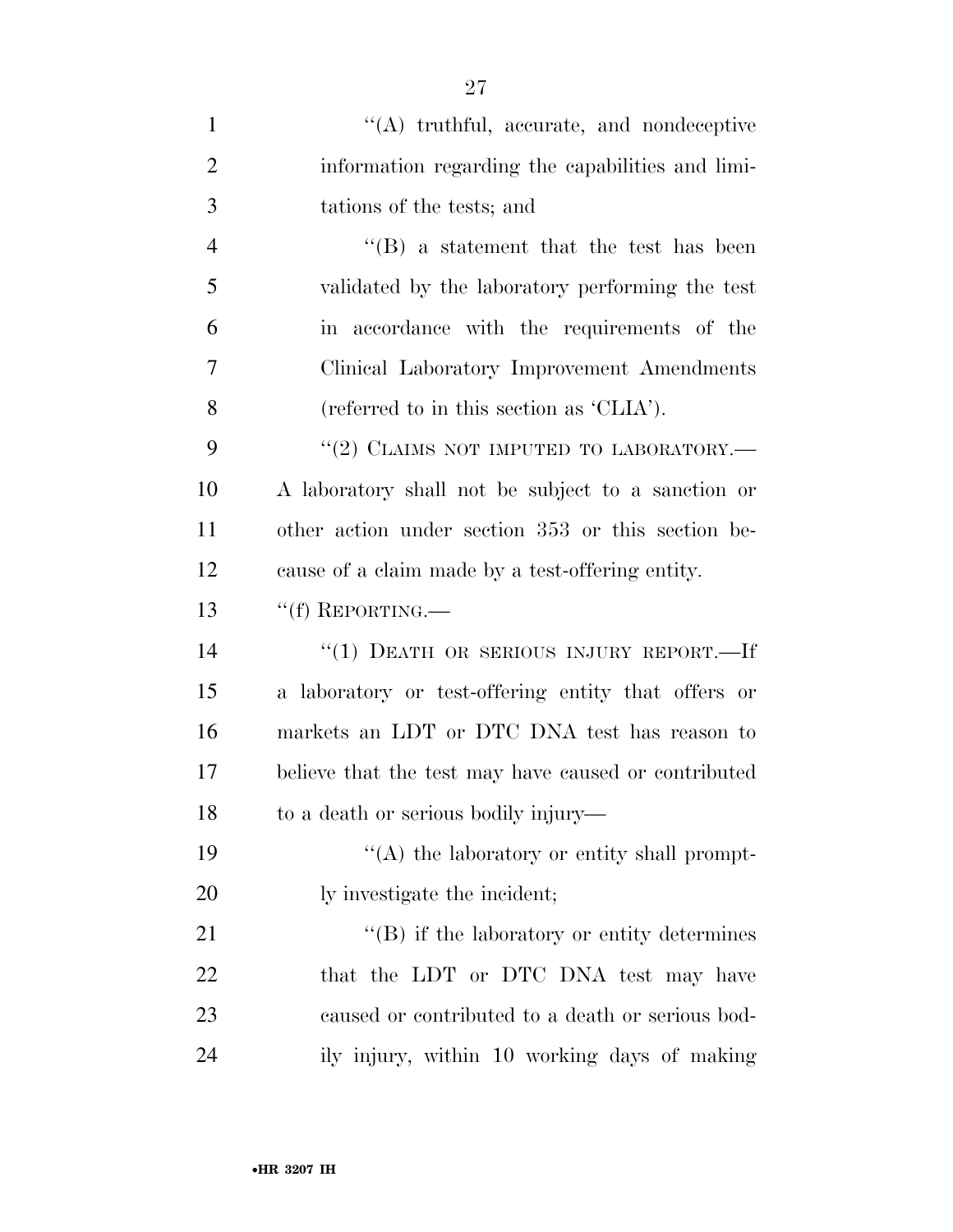| $\mathbf{1}$   | such determination the laboratory or entity         |
|----------------|-----------------------------------------------------|
| $\overline{2}$ | shall report the incident to the Secretary; and     |
| 3              | "(C) the laboratory or entity shall provide         |
| $\overline{4}$ | such additional information regarding the inci-     |
| 5              | dent or the test associated with the incident as    |
| 6              | the Secretary may request.                          |
| $\overline{7}$ | "(2) COMPLAINT RECORDS.—A laboratory or             |
| 8              | test-offering entity that offers or markets an LDT  |
| 9              | or DTC DNA test shall maintain a record of—         |
| 10             | "(A) each incident investigated under               |
| 11             | paragraph $(1)(A)$ , and each report made under     |
| 12             | paragraph $(1)(B)$ , with respect to the test; and  |
| 13             | $\lq\lq (B)$ for any incident that was determined   |
| 14             | under paragraph $(1)(B)$ not to meet the re-        |
| 15             | quirements for reporting to the Secretary, the      |
| 16             | basis for such determination.                       |
| 17             | "(3) NO ADMISSION OF CAUSATION.—A report            |
| 18             | submitted under this subsection with respect to an  |
| 19             | event shall not be treated as an admission that the |
| 20             | test, or the laboratory or its employees, caused or |
| 21             | contributed to the event.                           |
| 22             | $``(g)$ SANCTIONS.—                                 |
| 23             | "(1) APPLICABILITY OF SANCTIONS TO CLIN-            |
| 24             | ICAL LABORATORIES.-                                 |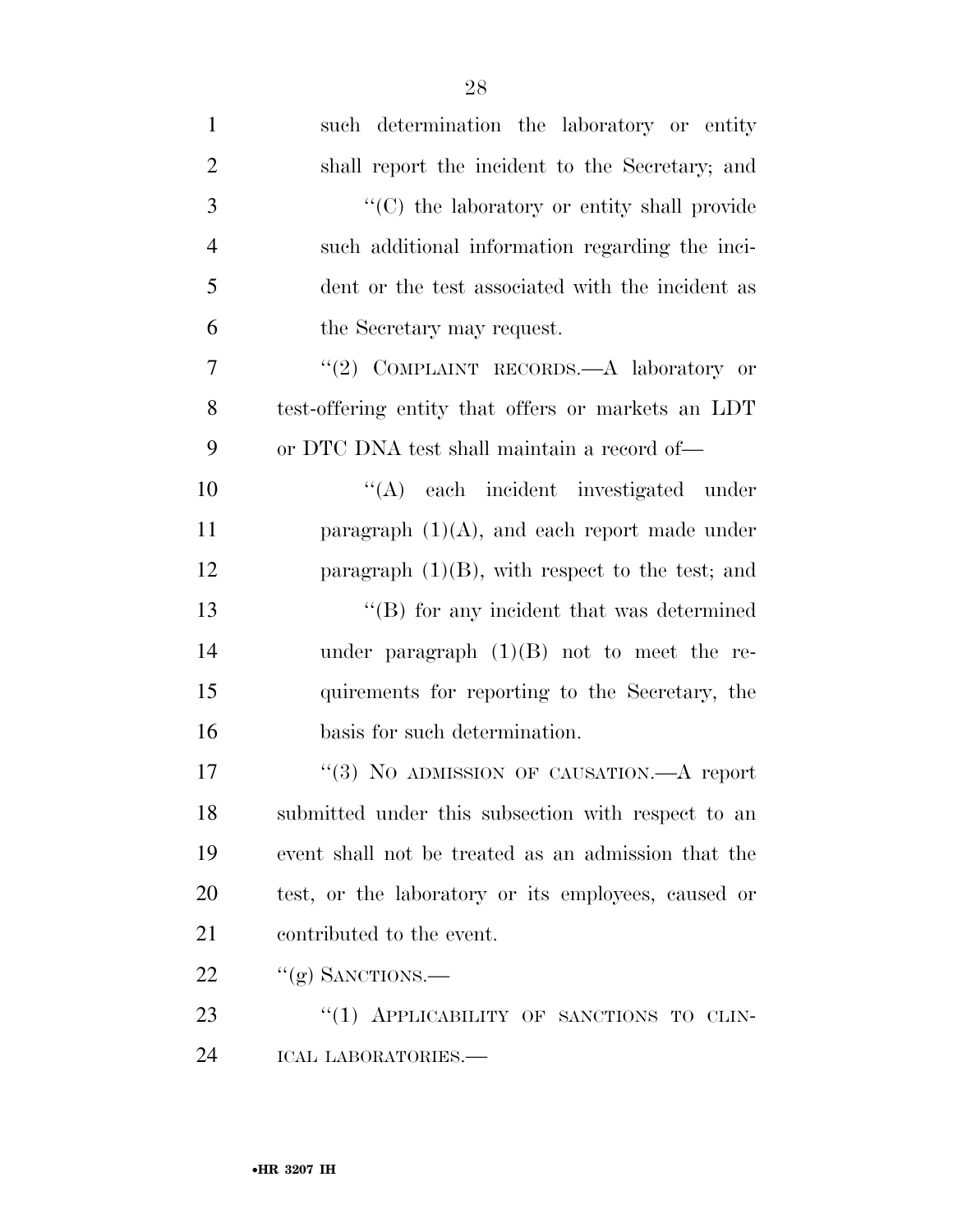| $\mathbf{1}$   | "(A) INTERMEDIATE SANCTIONS.—The                  |
|----------------|---------------------------------------------------|
| $\overline{2}$ | reference in section $353(h)(1)$ to the 'require- |
| 3              | ments for the issuance of a certificate' is       |
| $\overline{4}$ | deemed to include the requirements of this sec-   |
| 5              | tion.                                             |
| 6              | "(B) SUSPENSION, REVOCATION, AND LIM-             |
| 7              | ITATION OF CERTIFICATE.-                          |
| 8              | ``(i)<br>The reference in<br>section              |
| 9              | $353(i)(1)(A)$ to 'misrepresentation in ob-       |
| 10             | taining the certificate' is deemed to include     |
| 11             | any misrepresentation of information in a         |
| 12             | submission to the Secretary pursuant to           |
| 13             | this section.                                     |
| 14             | $``(ii)$ The reference in<br>section              |
| 15             | $353(i)(1)(F)$ to 'any provisions of this sec-    |
| 16             | tion' is deemed to include any provisions of      |
| 17             | this section.                                     |
| 18             | "(2) APPLICABILITY OF SANCTIONS TO TEST-          |
| 19             | OFFERING ENTITIES.-                               |
| 20             | "(A) INTERMEDIATE SANCTIONS.—                     |
| 21             | "(i) IN GENERAL.—If the Secretary                 |
| 22             | determines that a test-offering entity reg-       |
| 23             | istered under subsection (d) is no longer         |
| 24             | meeting the requirements of this section,         |
| 25             | the Secretary may impose intermediate             |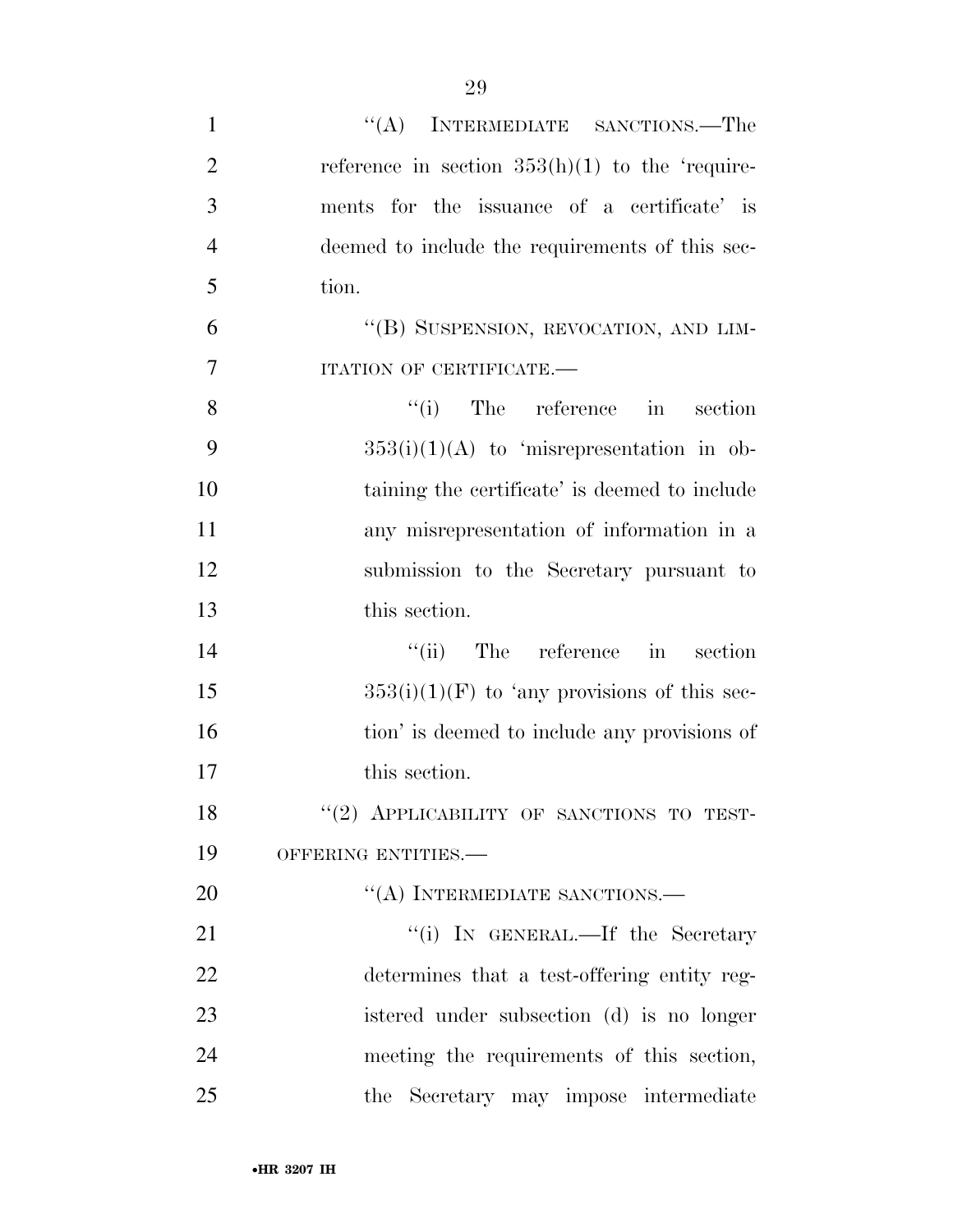| $\mathbf{1}$   | sanctions in lieu of the actions authorized        |
|----------------|----------------------------------------------------|
| $\overline{2}$ | by subparagraph $(B)$ .                            |
| $\mathfrak{Z}$ | "(ii) TYPES OF SANCTIONS; PROCE-                   |
| $\overline{4}$ | DURES.—The provisions of paragraphs $(2)$          |
| 5              | and $(3)$ of section $353(h)$ shall apply with     |
| 6              | respect to intermediate sanctions against a        |
| $\overline{7}$ | test-offering entity under clause (i) to the       |
| 8              | same extent and in the same manner as              |
| 9              | such provisions apply with respect to inter-       |
| 10             | mediate sanctions against a laboratory             |
| 11             | under section $353(h)$ .                           |
| 12             | "(B) SUSPENSION, REVOCATION, AND LIM-              |
| 13             | ITATION OF REGISTRATION. The registration          |
| 14             | of a test-offering entity under subsection (d)     |
| 15             | may be suspended, revoked, or limited if the       |
| 16             | Secretary finds, using the procedures applicable   |
| 17             | under section $353(i)(1)$ to suspension, revoca-   |
| 18             | tion, or limitation of a laboratory's certificate, |
| 19             | that the owner or operator or any employee of      |
| 20             | the test-offering entity—                          |
| 21             | "(i) has misrepresented information in             |
| 22             | a submission to the Secretary pursuant to          |
| 23             | this section;                                      |
| 24             | "(ii) has failed to comply with the re-            |
| 25             | quirements of this section;                        |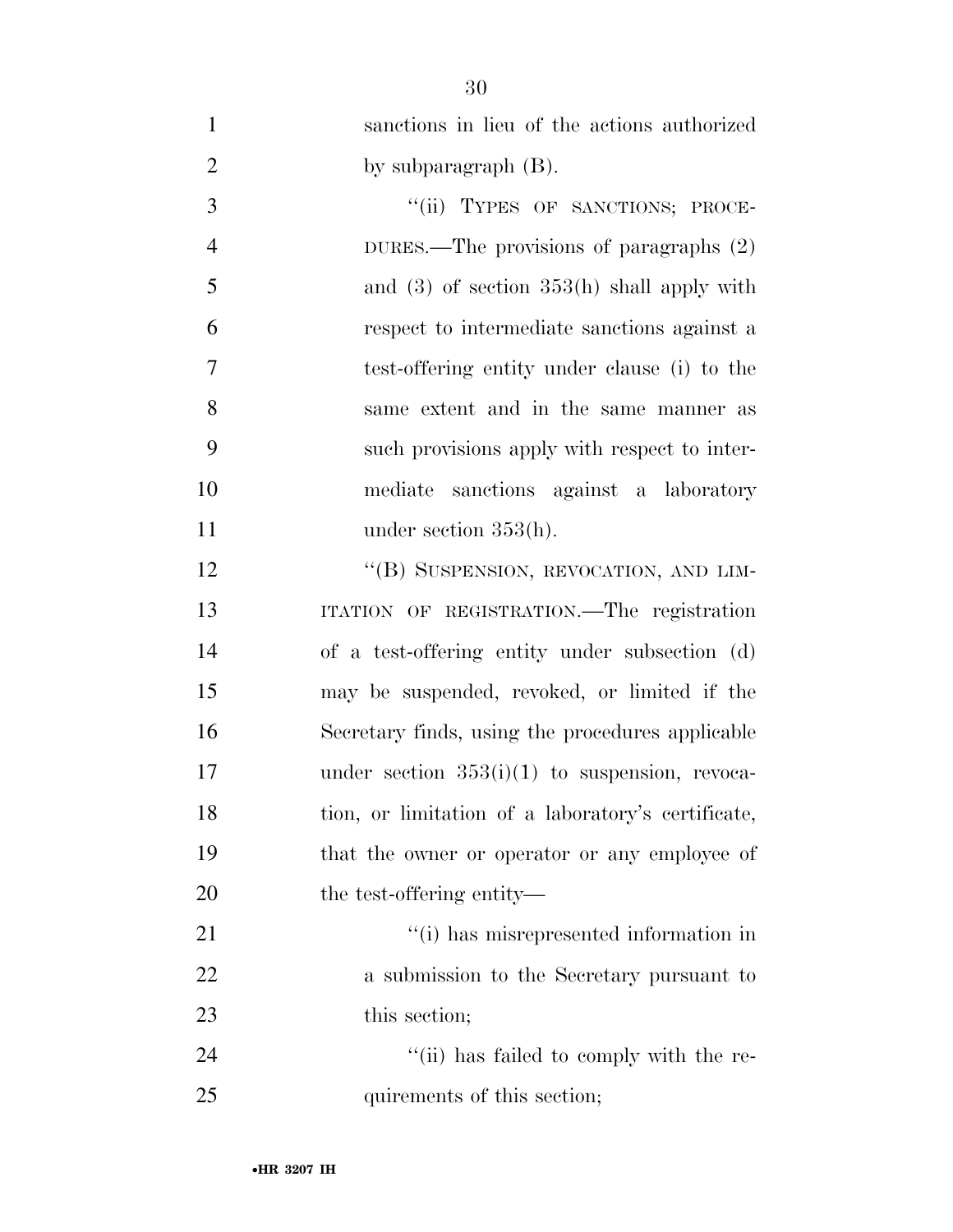| $\mathbf{1}$   | "(iii) has failed to comply with rea-        |
|----------------|----------------------------------------------|
| $\overline{2}$ | sonable requests of the Secretary for-       |
| 3              | "(I) any information or materials            |
| $\overline{4}$ | that the Secretary concludes are nec-        |
| 5              | essary to determine the test-offering        |
| 6              | entity's continued compliance with the       |
| 7              | requirements of this section; or             |
| 8              | $\lq\lq$ (II) work on materials, that the    |
| 9              | Secretary concludes is necessary to          |
| 10             | determine the test-offering entity's         |
| 11             | continued compliance with the re-            |
| 12             | quirements of this section;                  |
| 13             | "(iv) has refused a reasonable request       |
| 14             | of the Secretary (or, if designated by the   |
| 15             | Secretary, any Federal officer, government   |
| 16             | employee, or a nongovernmental organiza-     |
| 17             | tion or an accreditation body designated     |
| 18             | under subsection $(k)$ for permission to in- |
| 19             | spect the test-offering entity and its oper- |
| 20             | ations and pertinent records during the      |
| 21             | hours the test-offering entity is in oper-   |
| 22             | ation;                                       |
| 23             | $``(v)$ has violated or aided and abetted    |
| 24             | in the violation of any provisions of this   |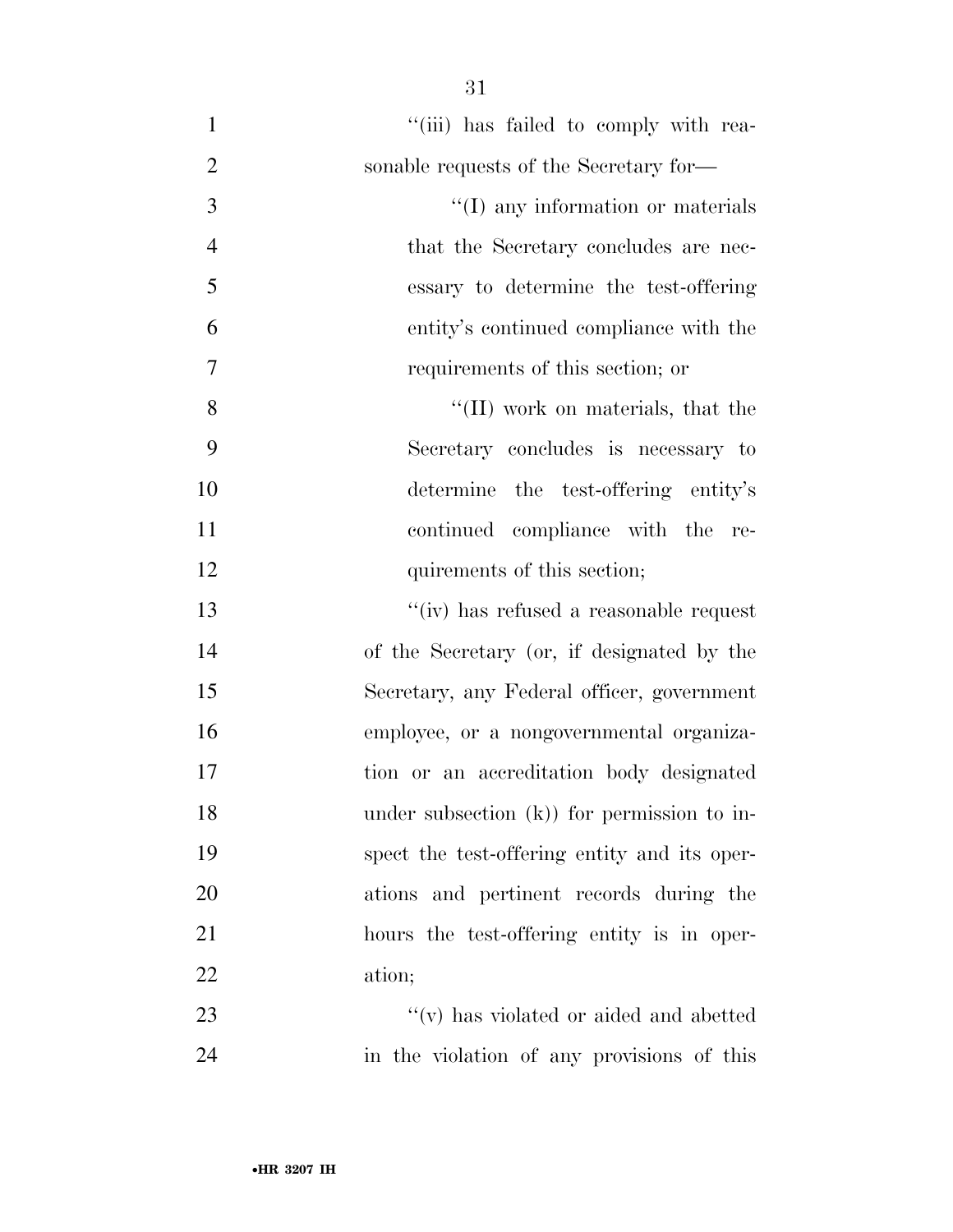| $\mathbf{1}$   | section or of any regulation promulgated         |
|----------------|--------------------------------------------------|
| $\overline{2}$ | thereunder; or                                   |
| 3              | $\lq\lq$ (vi) has not complied with an inter-    |
| $\overline{4}$ | mediate sanction imposed under subpara-          |
| 5              | graph(A).                                        |
| 6              | "(C) ACTION BEFORE A HEARING.—If the             |
| 7              | Secretary determines that—                       |
| 8              | "(i) the failure of a test-offering enti-        |
| 9              | ty to comply with the requirements of this       |
| 10             | section presents an imminent and serious         |
| 11             | risk to human health; or                         |
| 12             | "(ii) a test-offering entity has engaged         |
| 13             | in an action described in clause (iv) or $(v)$   |
| 14             | of subparagraph $(B)$ ,                          |
| 15             | the Secretary may suspend or limit the registra- |
| 16             | tion of the laboratory before holding a hearing  |
| 17             | under subparagraph (B) regarding such failure    |
| 18             | or refusal. The opportunity for a hearing shall  |
| 19             | be provided no later than 60 days from the ef-   |
| 20             | fective date of the suspension or limitation. A  |
| 21             | suspension or limitation under this subpara-     |
| 22             | graph shall stay in effect until the decision of |
| 23             | the Secretary made after the hearing under       |
| 24             | subparagraph $(B)$ .                             |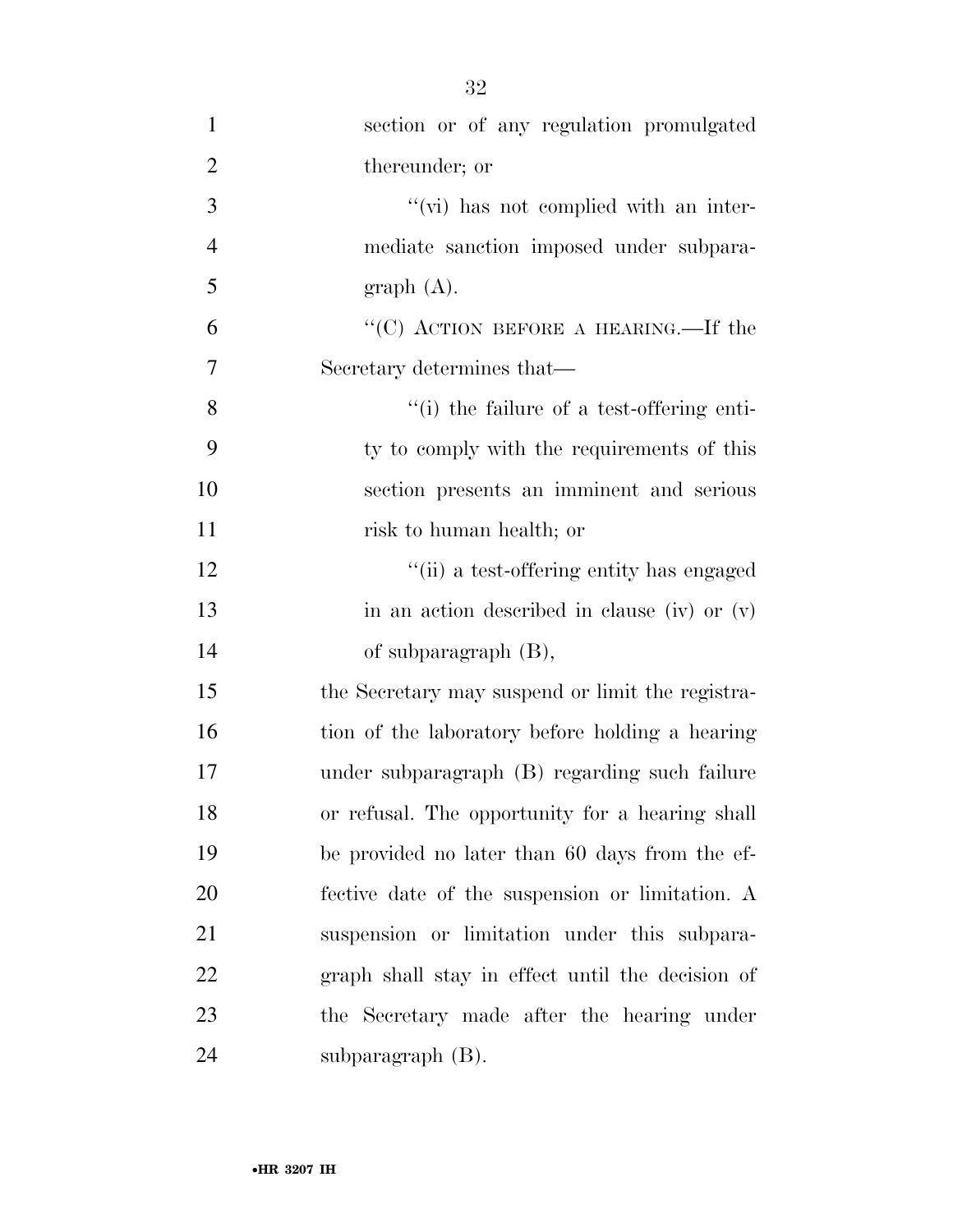| $\mathbf{1}$   | "(D) INJUNCTIONS.—If the Secretary has                  |
|----------------|---------------------------------------------------------|
| $\overline{2}$ | reason to believe the continuation of any activ-        |
| 3              | ity by a test-offering entity would constitute a        |
| $\overline{4}$ | significant hazard to the public health, the Sec-       |
| 5              | retary may bring suit in any district court of          |
| 6              | the United States that has jurisdiction over            |
| 7              | such entity to enjoin continuation of such activ-       |
| 8              | ity. Upon proper showing, a temporary injunc-           |
| 9              | tion or restraining order against continuation of       |
| 10             | such activity pending issuance of a final order         |
| 11             | under this subparagraph shall be granted with-          |
| 12             | out bond by such court.                                 |
| 13             | "(3) APPLICABILITY OF CRIMINAL SANCTIONS                |
| 14             | TO ALL PERSONS.—The reference in section 353(l)         |
| 15             | to 'any requirement of this section' is deemed to in-   |
| 16             | clude any requirement of this section.                  |
| 17             | "(4) REPORTING.—In promulgating regulations             |
| 18             | under subsection $(i)(1)$ , the Secretary may include   |
| 19             | sanctions specific to violations of subsection (f) (re- |
| 20             | garding reporting), including the following:            |
| 21             | "(A) Civil money penalties in an amount                 |
| 22             | not to exceed \$10,000 for each such violation.         |
| 23             | $\lq\lq$ (B) Directed plans of correction.              |
| 24             | "(C) For repeat or intentional violations,              |
| 25             | an order requiring the test-offering entity to          |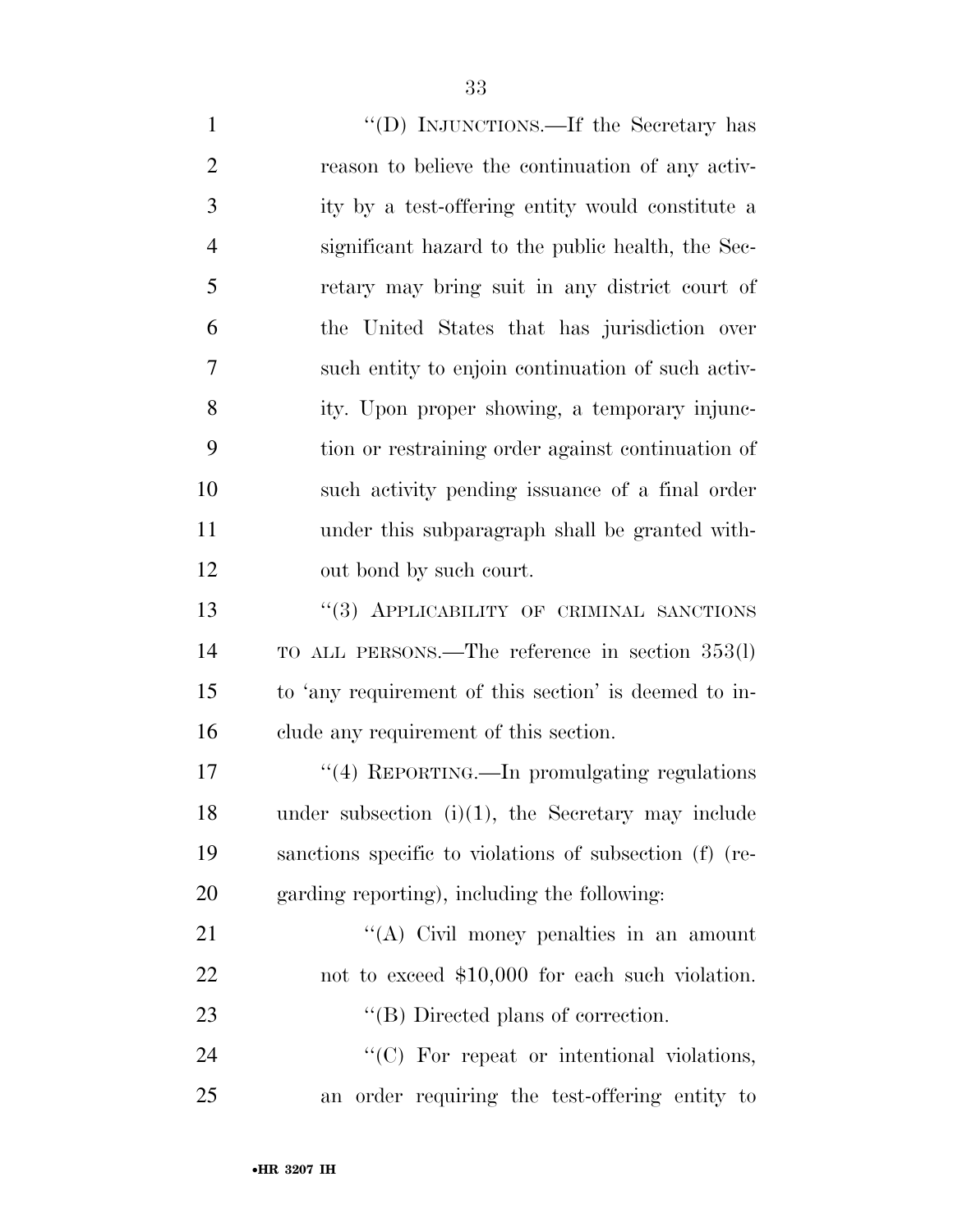cease offering or marketing the DTC DNA test involved for one or more claimed uses.

 ''(h) JUDICIAL REVIEW.—If a laboratory or test-of- fering entity is subject to a sanction or other action pursu- ant to subsection (g) or is adversely affected by final agen- cy action under subsection (c), the laboratory or entity may appeal such sanction or action by filing a petition for judicial review with the United States court of appeals for the circuit where the laboratory or entity has its prin-10 cipal place of business. The provisions of section  $353(k)$  applicable to judicial review of sanctions and actions under section 353 shall apply to judicial review of sanctions and actions under this section.

14 "(i) REGULATIONS.

15 "(1) IN GENERAL.—Not later than 1 year after the date of the enactment of this section, the Sec- retary shall promulgate final regulations to carry out this section.

19 "(2) RARE DISEASES AND CONDITIONS.—In carrying out paragraph (1), the Secretary shall in- clude regulations specific to any LDT or DTC DNA test used in connection with a rare disease or condi-23 tion (as such term is defined in section  $526(a)(2)$  of the Federal Food, Drug, and Cosmetic Act). Such regulations—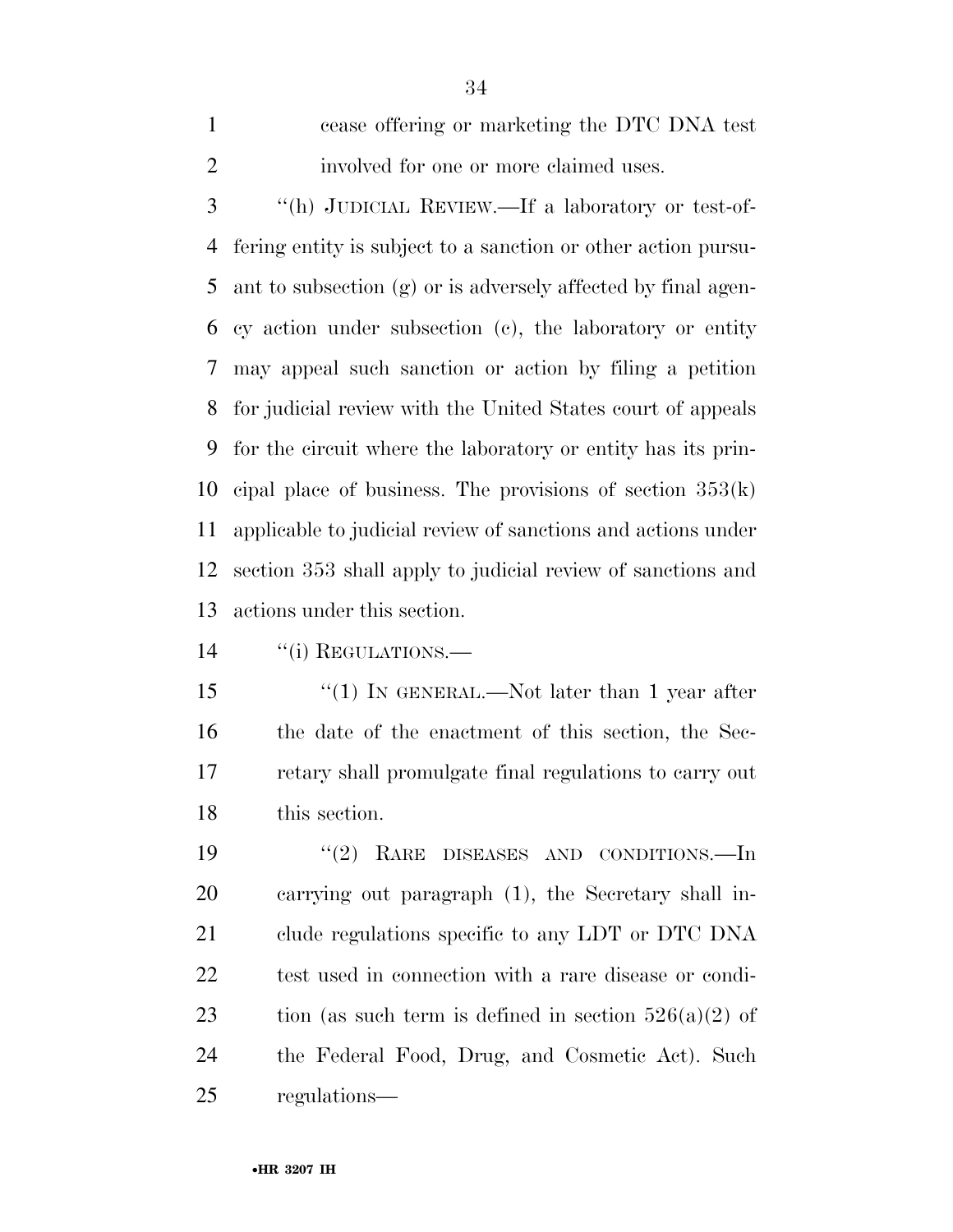| $\mathbf{1}$   | $\lq\lq$ shall provide for expedited review of         |
|----------------|--------------------------------------------------------|
| $\overline{2}$ | premarket notifications under<br>subsection            |
| 3              | $(e)(2)(A)$ for such tests;                            |
| $\overline{4}$ | "(B) shall contain standards of evidence               |
| 5              | for demonstrating the clinical validity of such        |
| 6              | test that takes into account special issues relat-     |
| 7              | ing to studies in small populations;                   |
| 8              | $\lq\lq$ (C) shall take into account relevant tech-    |
| 9              | nical standards and guidelines applicable to           |
| 10             | testing for such a rare disease and condition;         |
| 11             | and                                                    |
| 12             | "(D) may authorize the Secretary to waive              |
| 13             | any requirement of this section if the Secretary       |
| 14             | determines that application of such requirement        |
| 15             | would unreasonably delay or prevent access to          |
| 16             | such test.                                             |
| 17             | "(3) EMERGENCY USE.—In carrying out para-              |
| 18             | graph (1), the Secretary shall include regulations     |
| 19             | authorizing the Secretary to waive any requirement     |
| 20             | of this section in order to allow the emergency use    |
| 21             | of an LDT for detecting or diagnosing serious or       |
| 22             | life-threatening infectious pathogens or diseases.     |
| 23             | Such regulations shall apply standards of evidence     |
| 24             | for demonstrating the clinical validity of such a test |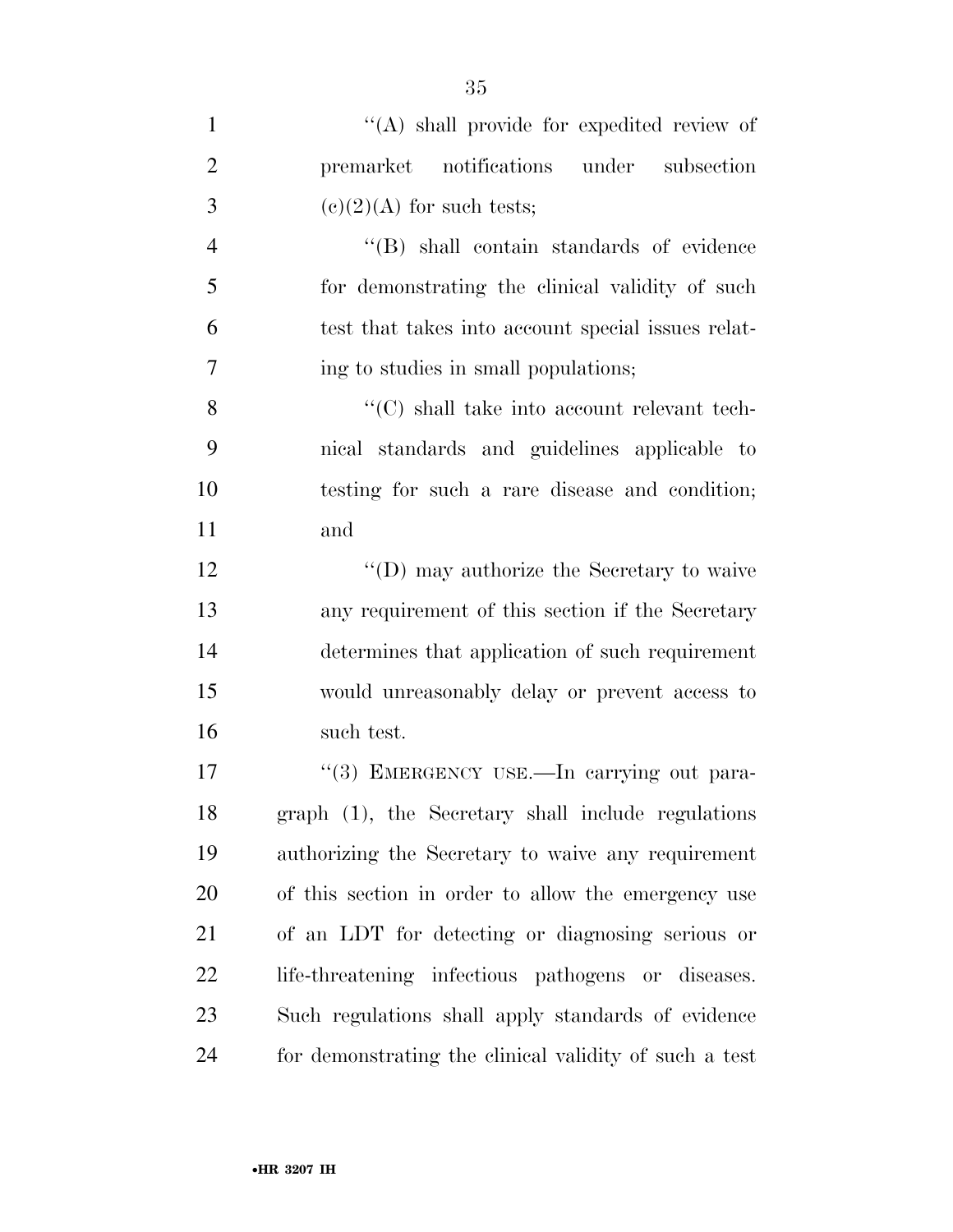| $\mathbf{1}$   |                                                          |
|----------------|----------------------------------------------------------|
|                | that take into account special issues relating to in-    |
| $\overline{2}$ | fectious pathogens and public health threats.            |
| 3              | "(4) EXTERNAL QUALITY ASSESSMENT.—In                     |
| $\overline{4}$ | carrying out paragraph (1), the Secretary, in con-       |
| 5              | sultation with proficiency testing organizations ap-     |
| 6              | proved under section $353(f)(C)$ , shall include regula- |
| 7              | tions establishing an external review process to         |
| 8              | evaluate the analytical validity of LDTs.                |
| 9              | "(j) INSPECTIONS.—                                       |
| 10             | "(1) LABORATORIES.—During an inspection                  |
| 11             | under section $353(g)$ , the Secretary—                  |
| 12             | $\lq\lq$ may use the authorities specified in            |
| 13             | section $353(g)(1)$ for purposes of determining          |
| 14             | compliance with this section; and                        |
| 15             | "(B) may require a laboratory to provide                 |
| 16             | evidence of clinical validity for any claim made         |
| 17             | for an LDT offered by that laboratory.                   |
| 18             | ``(2)<br>TEST-OFFERING ENTITIES.—The Sec-                |
| 19             | retary—                                                  |
| 20             | $\lq\lq$ shall have the same authority to con-           |
| 21             | duct inspections of a test-offering entity for           |
| 22             | purposes of determining compliance with this             |
| 23             | section as the Secretary has under paragraph             |
| 24             | (1) and section $353(g)(1)$ to conduct inspec-           |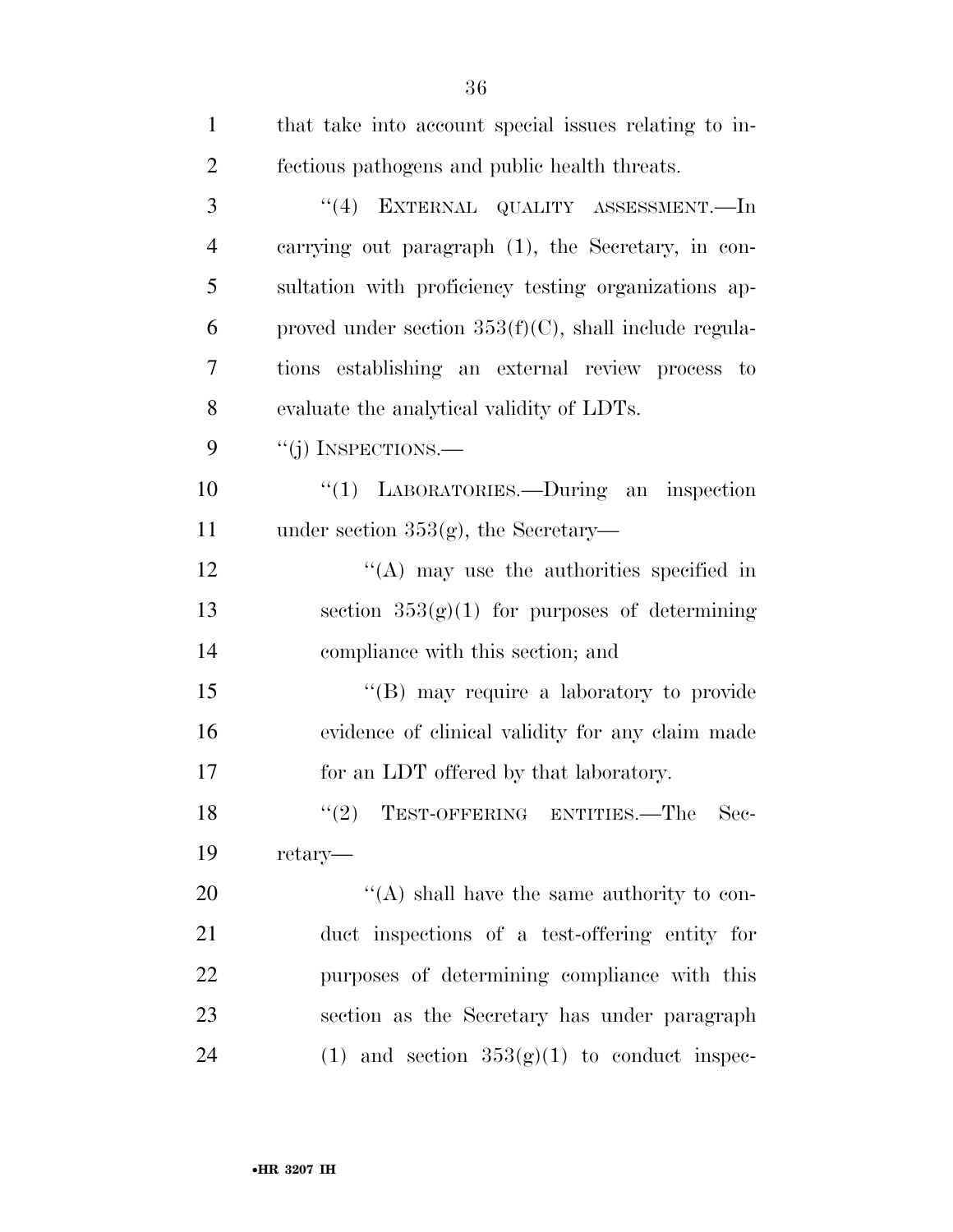| $\mathbf{1}$   | tions of laboratories for compliance with this         |
|----------------|--------------------------------------------------------|
| $\overline{2}$ | section and section 353; and                           |
| 3              | "(B) during an inspection under subpara-               |
| $\overline{4}$ | $graph(A)$ , may require a test-offering entity to     |
| 5              | provide evidence of clinical validity for any          |
| 6              | claim made for a DTC DNA test offered or               |
| 7              | marketed by that entity.                               |
| 8              | "(3) PROPRIETARY OR CONFIDENTIAL INFOR-                |
| 9              | MATION.—The Secretary shall establish procedures       |
| 10             | to protect any proprietary or confidential informa-    |
| 11             | tion concerning an LDT or DTC DNA test that may        |
| 12             | be disclosed during an inspection under this sub-      |
| 13             | section.                                               |
| 14             | "(k) DELEGATION.—The Secretary shall administer        |
| 15             | this section solely through the Centers for Medicare & |
| 16             | Medicaid Services. The Administrator may—              |
| 17             | $\lq(1)$ pursuant to agreement, designate a non-       |
| 18             | governmental organization that has qualifications      |
| 19             | and expertise in the evaluation of laboratory testing  |
| 20             | and in evaluating the analytical and clinical validity |
| 21             | of laboratory tests to assist in the review of pre-    |
| 22             | market notifications and test registry data bank in-   |
| 23             | formation and in the performance of inspections au-    |
| 24             | thorized under subsection (j); and                     |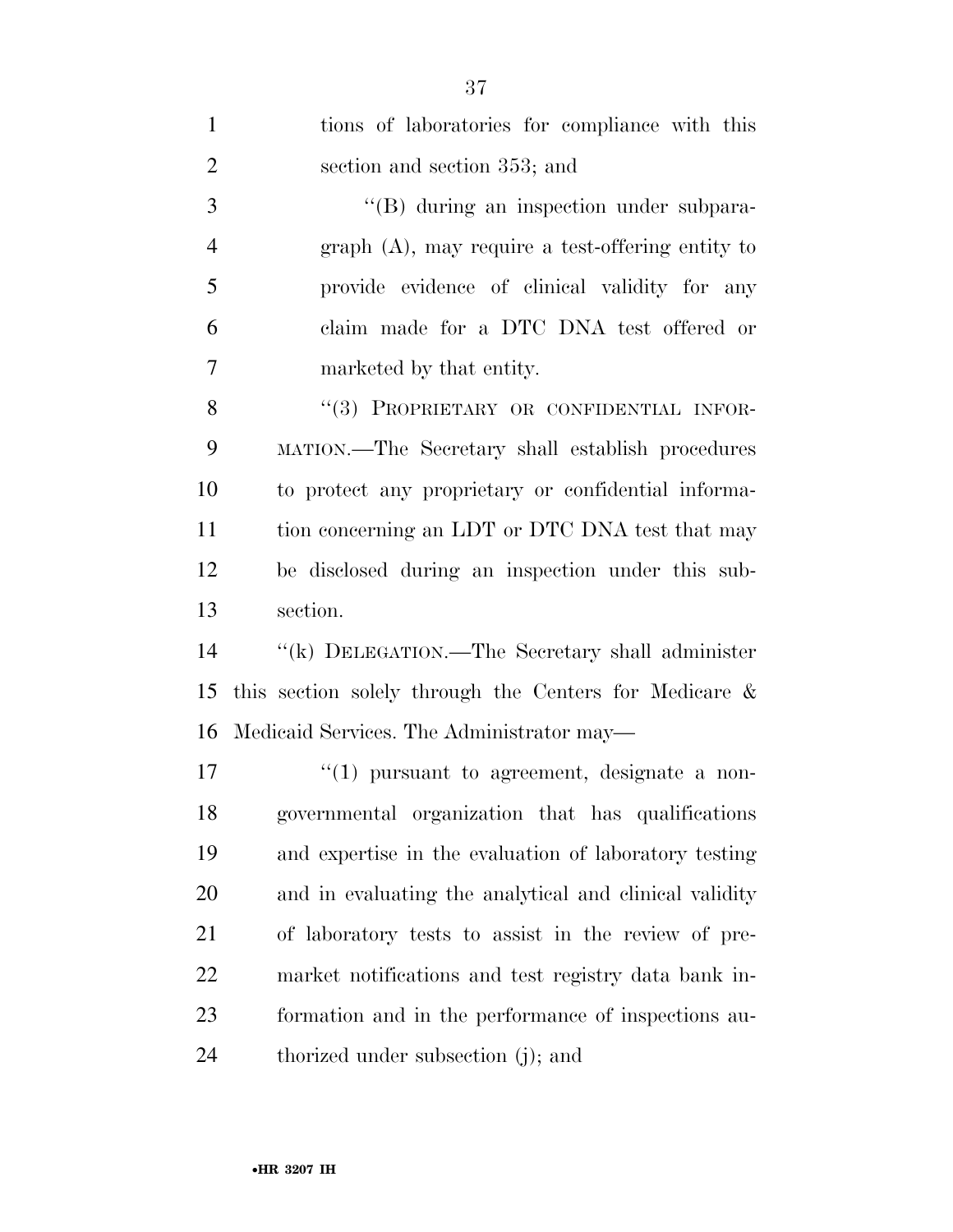$\frac{1}{2}$  subject to the provisions of section 353(e), designate an accreditation organization to assist in the review of premarket notifications and test reg- istry data bank information and in the performance of inspections authorized under subsection (j). ''(l) FEDERAL TRADE COMMISSION.—Nothing in this section shall be construed to limit regulation of advertising under the Federal Trade Commission Act.''. **SEC. 3. AMENDMENTS TO THE FEDERAL FOOD, DRUG, AND COSMETIC ACT.**  (a) DEVICE DEFINITION.—Section 201(h) of the Federal Food, Drug, and Cosmetic Act (21 U.S.C. 321(h)) is amended by adding at the end the following: ''The term 'device' does not include a laboratory-developed test or a direct-to-consumer DNA test as defined in sec-tion 353A of the Public Health Service Act.''.

 (b) REGISTRATION EXCLUSION.—Section 510(g) of the Federal Food, Drug, and Cosmetic Act (21 U.S.C. 19  $360(g)$  is amended—

 (1) by redesignating paragraphs (4) and (5) as (5) and (6), respectively; and

 (2) by inserting after paragraph (3) the fol-lowing: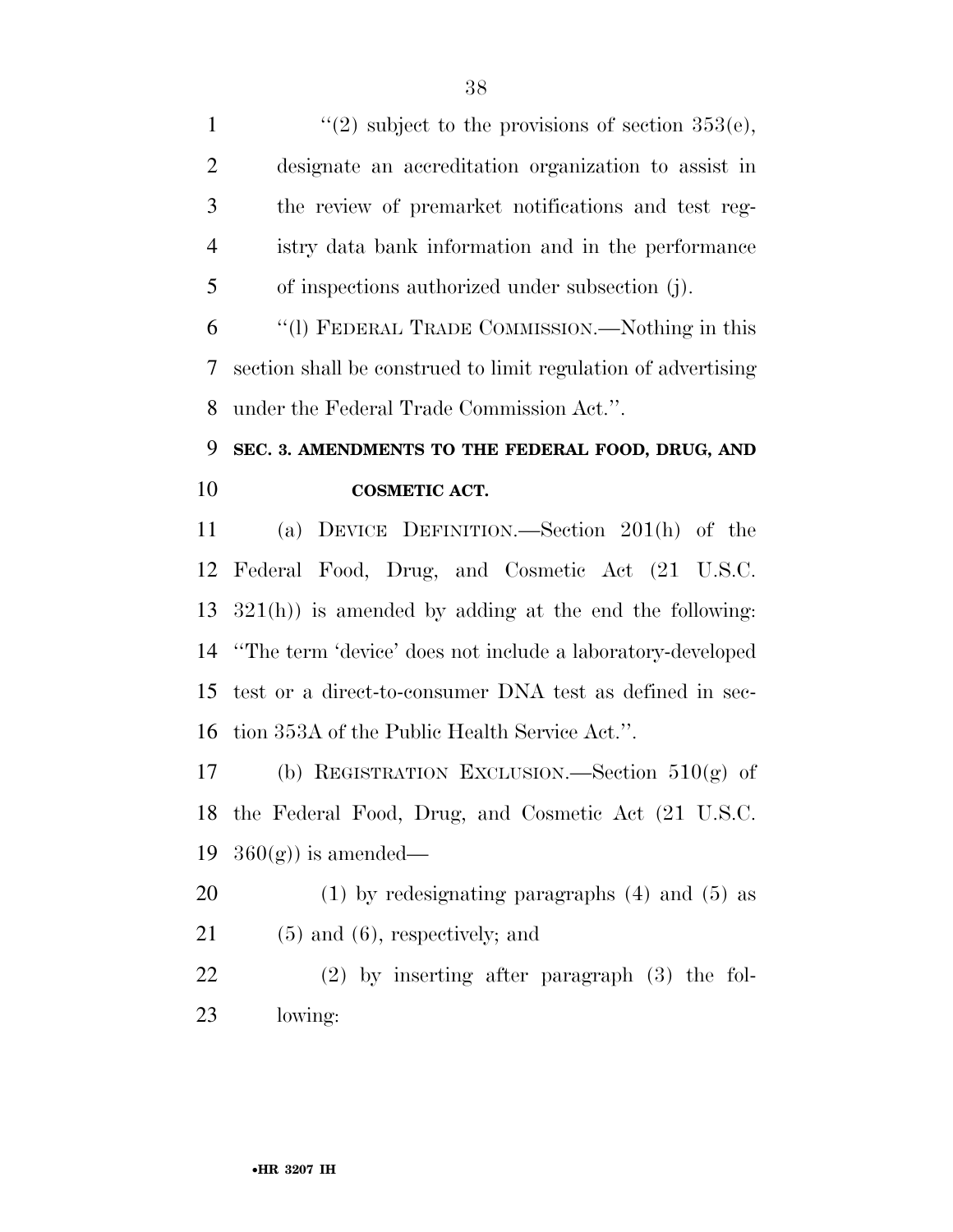| $\mathbf{1}$   | $\cdot$ (4) clinical laboratories certified under section |
|----------------|-----------------------------------------------------------|
| $\overline{2}$ | 353 of the Public Health Service Act insofar as such      |
| 3              | laboratories—                                             |
| $\overline{4}$ | $\lq\lq$ use devices to perform laboratory                |
| 5              | tests; or                                                 |
| 6              | "(B) create and perform laboratory-devel-                 |
| 7              | oped tests as defined in section 353A of such             |
| 8              | $Act;$ ".                                                 |
| 9              | SEC. 4. FEES.                                             |
| 10             | Section $353(m)$ of the Public Health Service Act $(42)$  |
| 11             | U.S.C. $263a(m)$ is amended—                              |
| 12             | $(1)$ in paragraph $(2)$ , by adding at the end the       |
| 13             | following sentence: "In the case of a laboratory or       |
| 14             | test-offering entity that is required to submit infor-    |
| 15             | mation under section $353A(b)(2)(A)$ , the Secretary      |
| 16             | shall also require the payment of fees for reviews of     |
| 17             | premarket notifications and supplemental notifica-        |
| 18             | tions submitted pursuant to subparagraph $(A)$ , $(B)$ ,  |
| 19             | or (C) of section $353A(c)(2)$ , registration of test-of- |
| 20             | fering entities under section $353A(d)$ , and inspec-     |
| 21             | tions conducted pursuant to section $353A(j)$ .";         |
| 22             | $(2)$ in paragraph $(3)(B)$ —                             |
| 23             | (A) by striking "inspections and pro-                     |
| 24             | ficiency testing described in paragraph (2)" and          |
| 25             | inserting "inspections and proficiency testing            |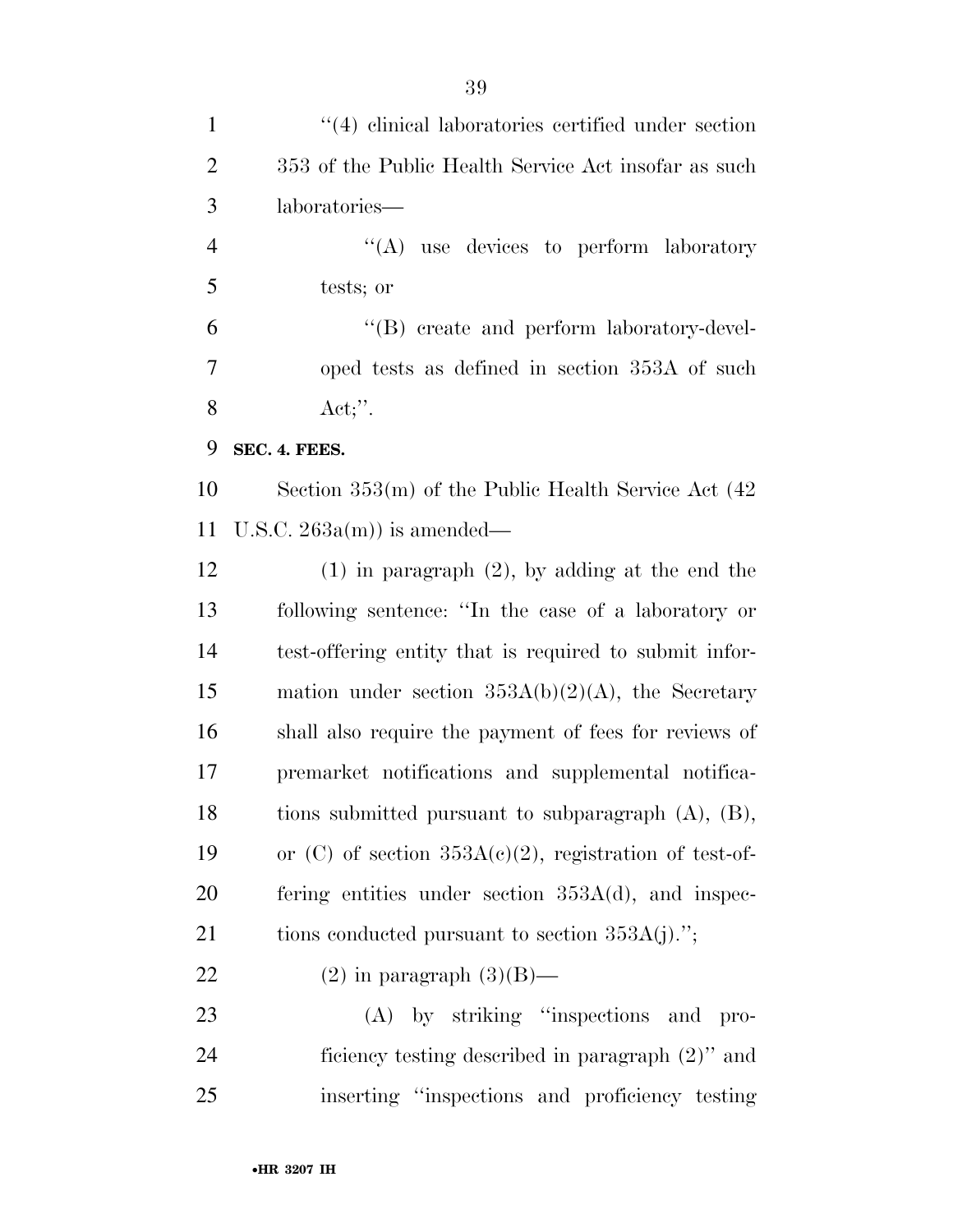described in the first sentence of paragraph 2  $(2)$ "; and

 (B) by striking the period at the end and inserting '', review of premarket notifications and supplemental notifications submitted pursu-6 ant to subparagraph  $(A)$ ,  $(B)$ , or  $(C)$  of section  $7 \qquad \qquad 353A(c)(2)$ , registration of test-offering entities under section 353A(d), and inspections con-9 ducted pursuant to section  $353A(j)$ "; and

 (3) by adding at the end the following new paragraph:

12 "(4) FISCAL REPORT.—By December 31, 2011, and by the end of each calendar year thereafter, the Secretary shall prepare and submit to the Com- mittee on Energy and Commerce of the House of Representatives and the Committee on Health, Edu- cation, Labor, and Pensions of the Senate a report on the amount of fees collected during the preceding fiscal year under this subsection and the amount of fees collected under this subsection available to sup- port activities under this section and section 353A. Before increasing the amount of any fee required by this subsection, the Secretary shall include in a re- port under this paragraph an explanation of the need for such an increase, including the likely reve